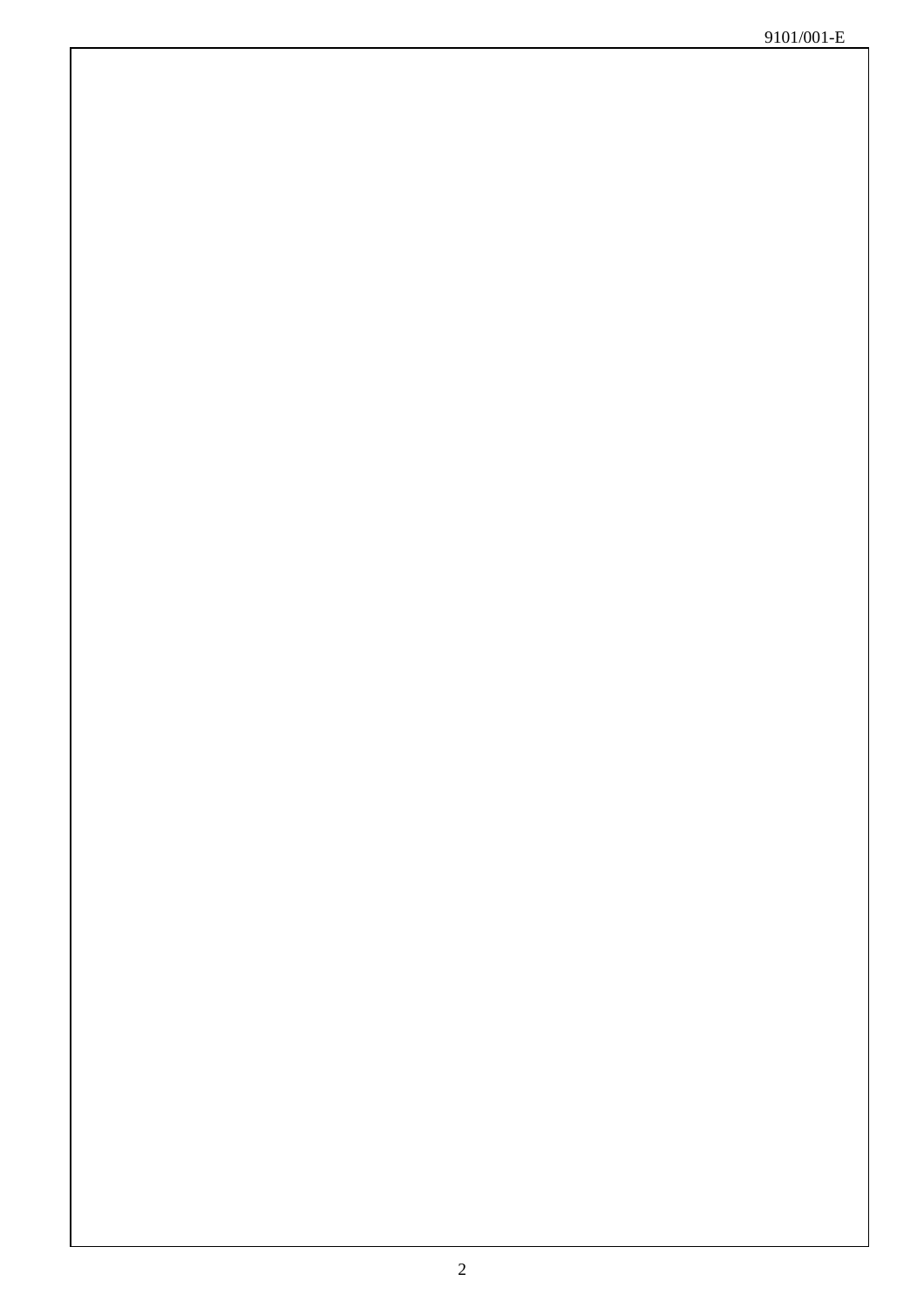### *Please note*

### *For this survey:*

- When providing estimates in respect of expected capital expenditure, please take into account all factors which may influence the figures, for example the effect of specific policies and inflation. The respondents retain the right to revise their estimates.
- Provide estimates of capital expenditure at current prices (year 2005 prices).
- Capital expenditure includes all expenditure on construction works, land and existing buildings, fees payable to architects, engineers and other professional enterprises (firms) relating to the different construction items, machinery and equipment, computer hardware and software and capital expenditure financed from loans or grants received from other public institutions.
- Capital expenditure excludes loans granted to other institutions.
- Where expenditure on a specific project (such as roads) extends beyond the municipal boundary, furnish **an estimated apportionment** of the amounts **between the municipalities or towns concerned.**
- Indicate all monetary values **in rand thousands** (R'000). Where the values in your accounts are not expressed in thousands, round them off to the nearest rand thousand.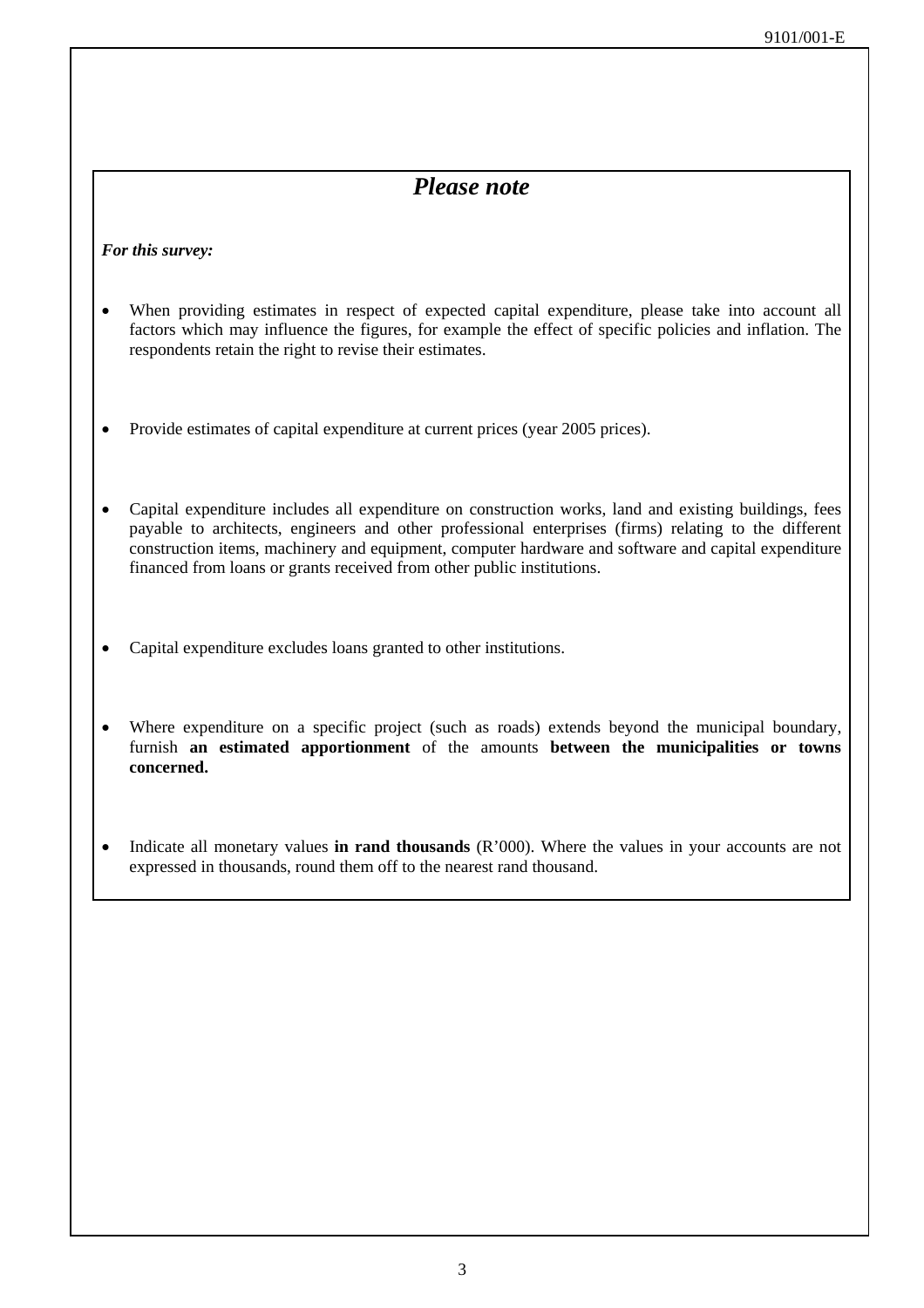## **Part 1 – Actual and expected capital expenditure**

### *Note*

- **Only complete** what is applicable to your institution.
- **Total capital expenditure:** Total capital expenditure on construction work in the relevant financial year.
- **Total allocation to private construction firms:** Indicate only that part of the capital expenditure that has been allocated to the private construction industry.

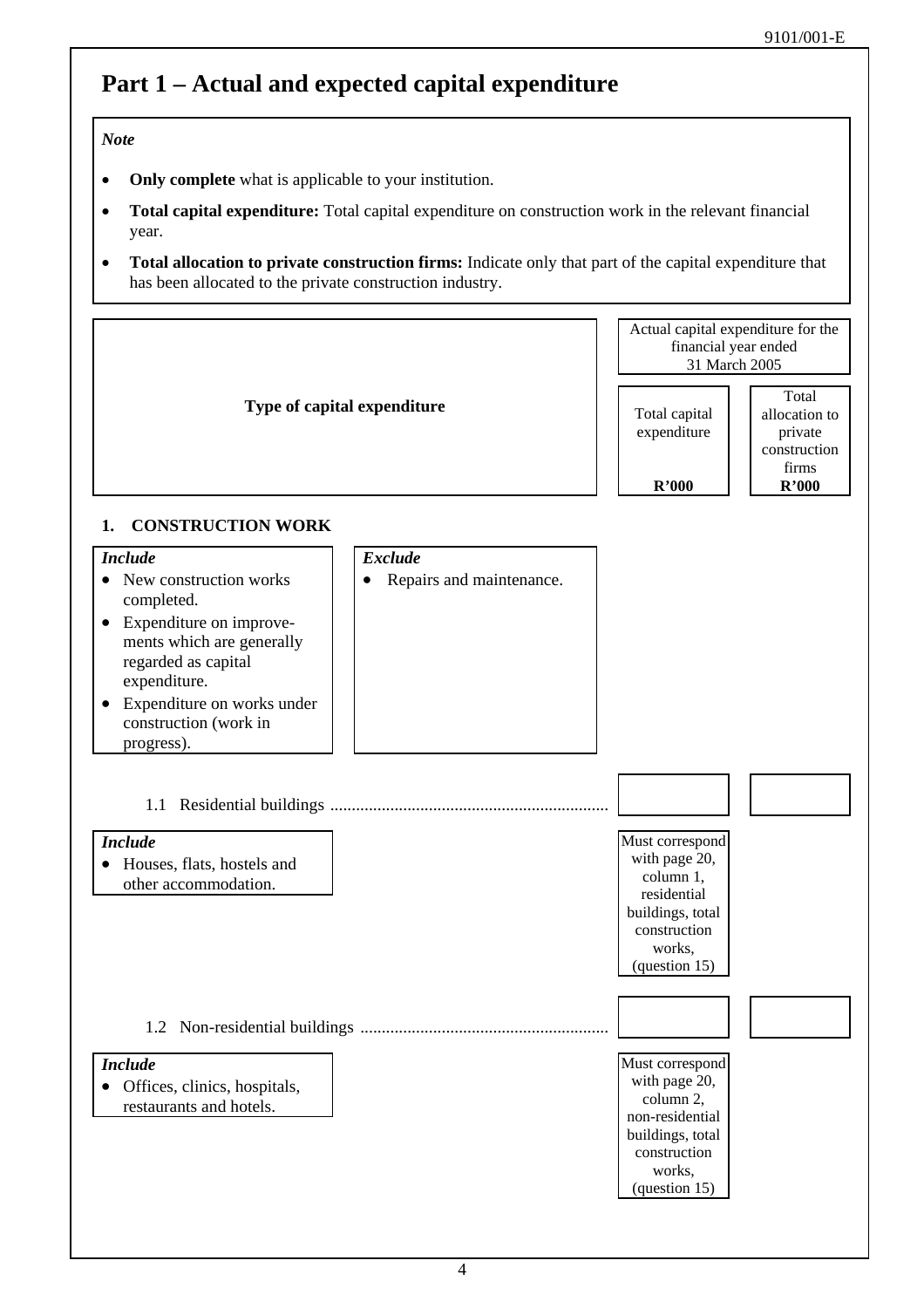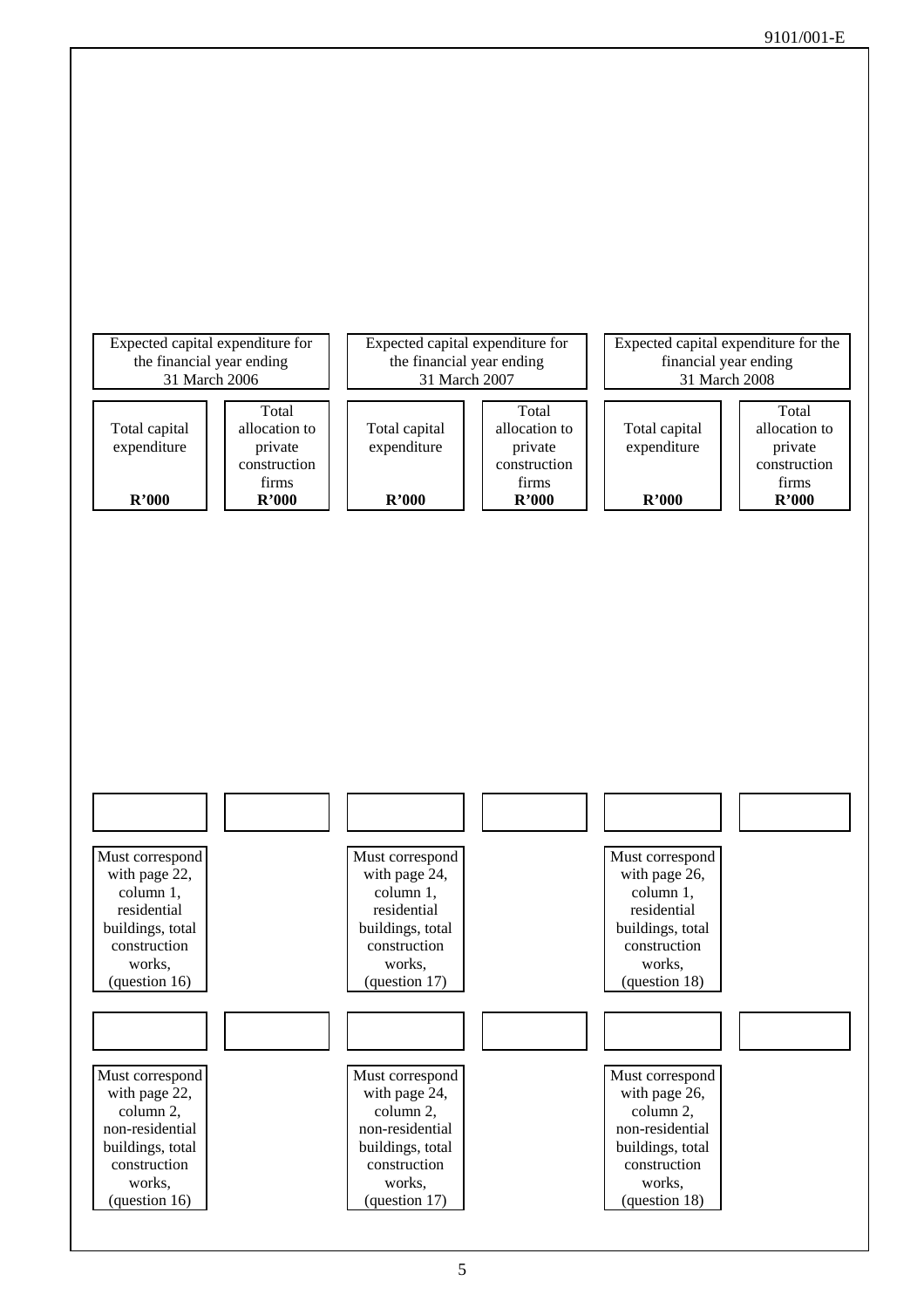|                                                                                                                                                                                         | Actual capital expenditure for the<br>financial year ended<br>31 March 2005                                                       |                                                            |
|-----------------------------------------------------------------------------------------------------------------------------------------------------------------------------------------|-----------------------------------------------------------------------------------------------------------------------------------|------------------------------------------------------------|
| Type of capital expenditure                                                                                                                                                             | Total capital<br>expenditure                                                                                                      | Total<br>allocation to<br>private<br>construction<br>firms |
|                                                                                                                                                                                         | R'000                                                                                                                             | R'000                                                      |
|                                                                                                                                                                                         |                                                                                                                                   |                                                            |
| <b>Include</b><br>Expenditure on improve-<br>$\bullet$<br>ments that can be regarded<br>as capital works e.g.<br>resurfacing of roads,<br>building of national and<br>provincial roads. | Must correspond<br>with page 21,<br>column 1,<br>roads, streets and<br>bridges, total<br>construction<br>works,<br>(question 15)  |                                                            |
| 1.4 Water schemes and other water works                                                                                                                                                 |                                                                                                                                   |                                                            |
|                                                                                                                                                                                         |                                                                                                                                   |                                                            |
|                                                                                                                                                                                         |                                                                                                                                   |                                                            |
|                                                                                                                                                                                         |                                                                                                                                   |                                                            |
| <b>Include</b><br>Water schemes, water purifi-<br>cation works.                                                                                                                         |                                                                                                                                   |                                                            |
| Total capital expenditure on water<br>1.5                                                                                                                                               |                                                                                                                                   |                                                            |
| schemes and other water works                                                                                                                                                           |                                                                                                                                   |                                                            |
|                                                                                                                                                                                         | Must<br>correspond<br>with page 21,<br>column 2,<br>water<br>schemes and<br>other water<br>works, total<br>construction<br>works, |                                                            |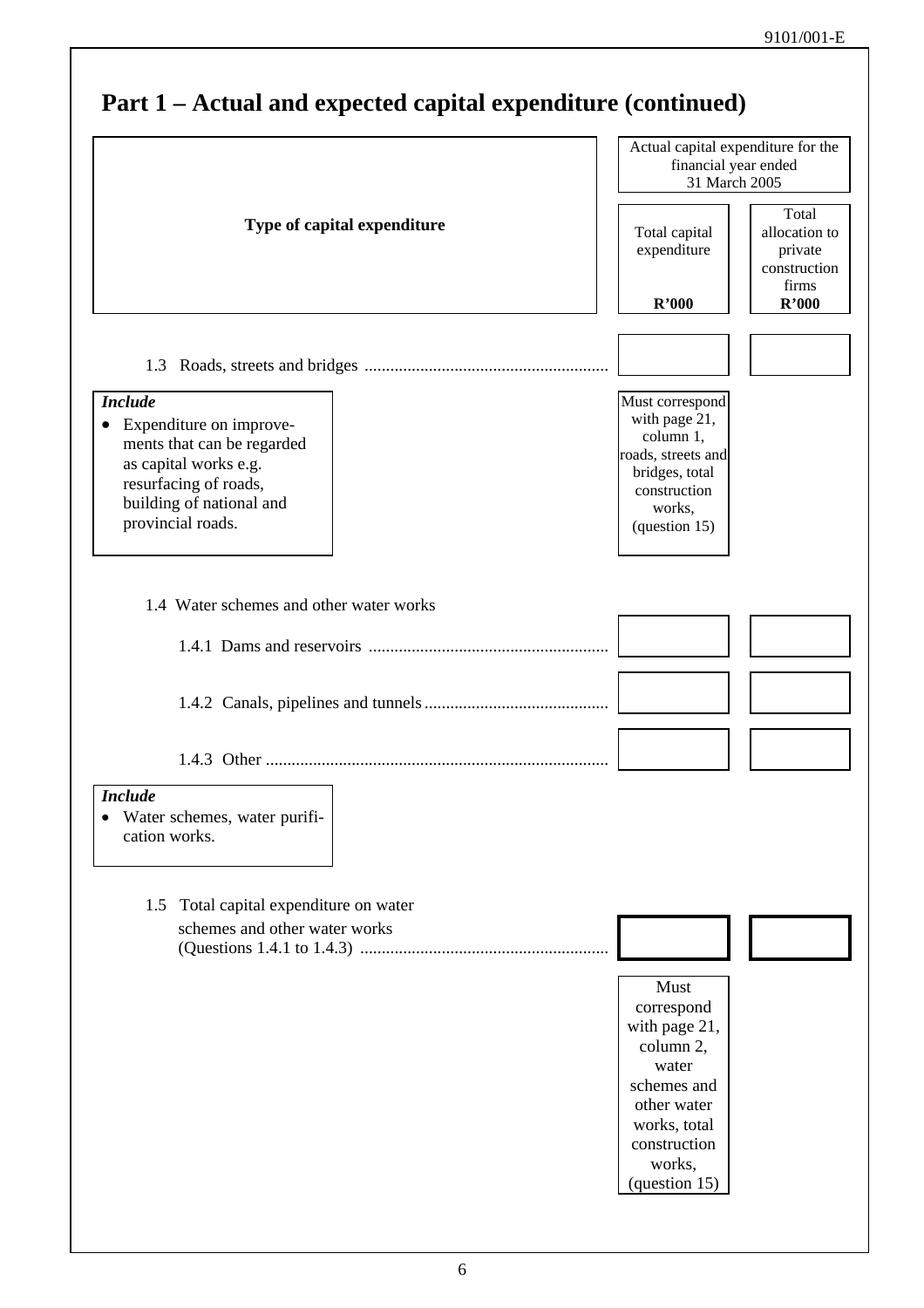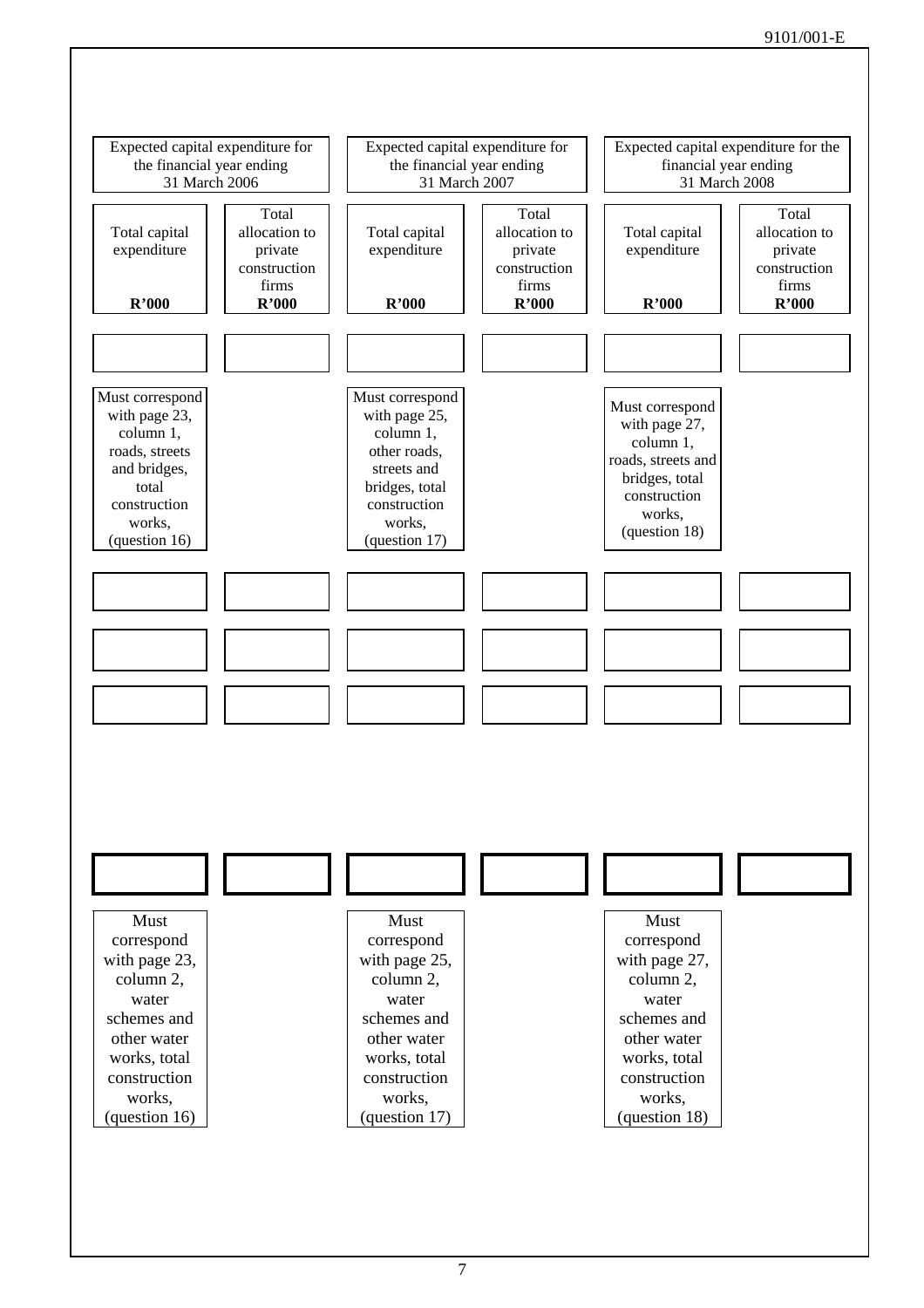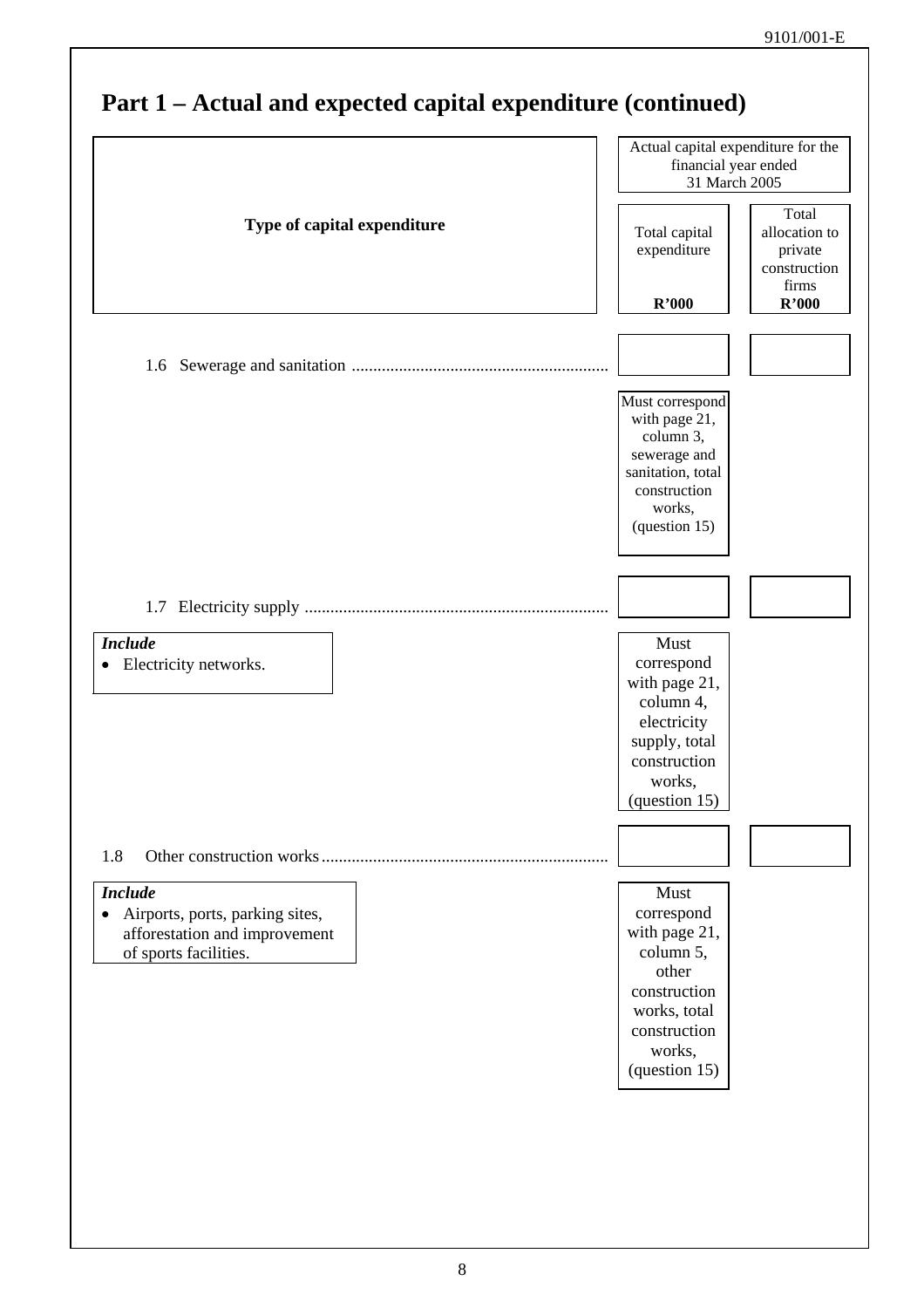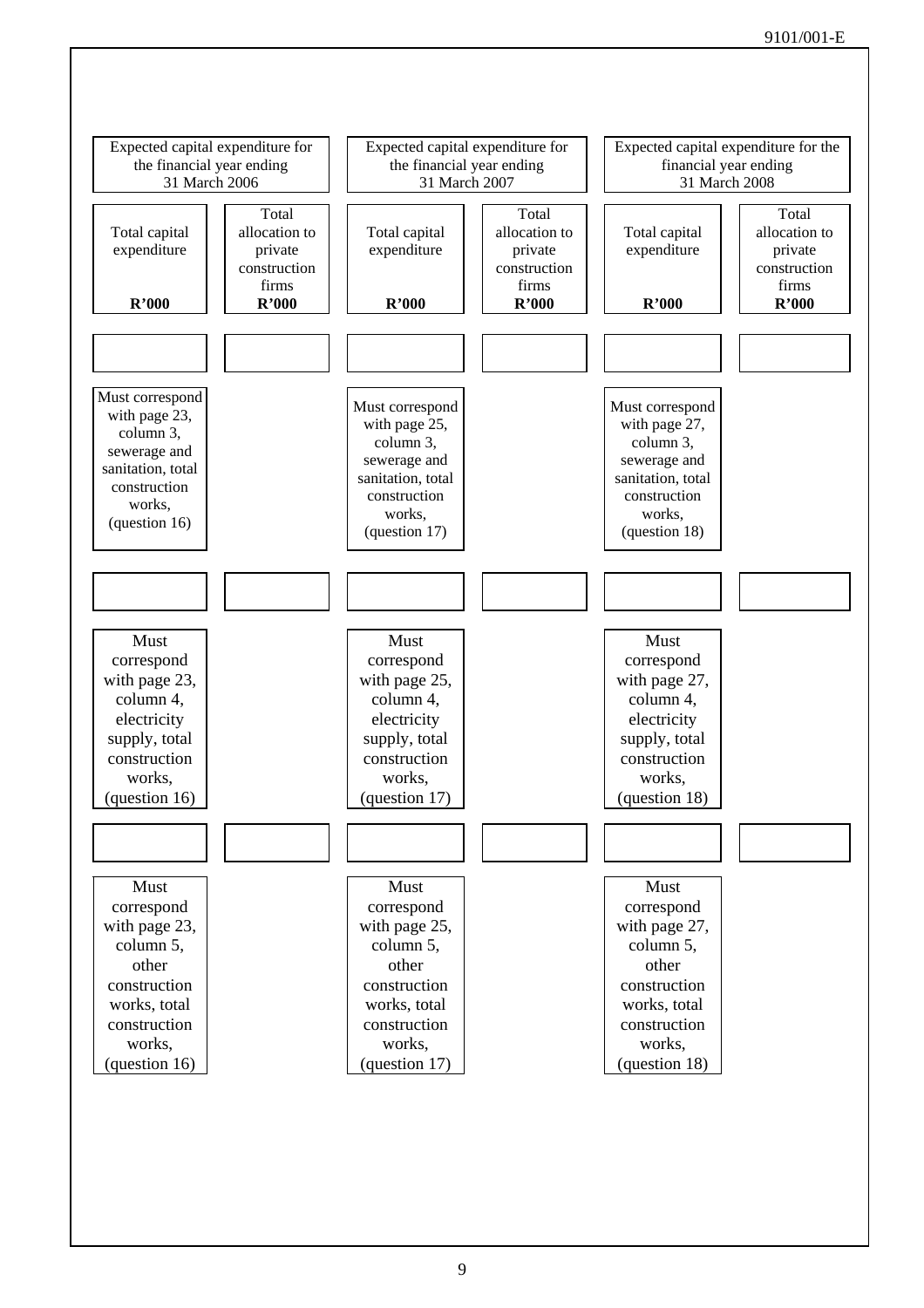## **Part 1 – Actual and expected capital expenditure (concluded)** Actual capital expenditure for the financial year ended 31 March 2005 **Type of capital expenditure** Total capital expenditure **R'000**  Total allocation to private construction firms **R'000 1.9 Subtotal: Construction works (Questions 1.1 to 1.8) ............***Exclude*  • Questions 1.4.1, 1.4.2, and 1.4.3 2. Expenditure on transport equipment ....................................................... 3. Expenditure on major road equipment .................................................... *Include* • Bulldozers, loaders etc. 4. Expenditure on other machinery, equipment and furniture...................... 5. Expenditure on land and existing buildings ............................................ 6. Other capital expenditure ........................................................................ Specify .................................................................................................... **7. Total capital expenditure (Questions 1.9 to 6)....................................**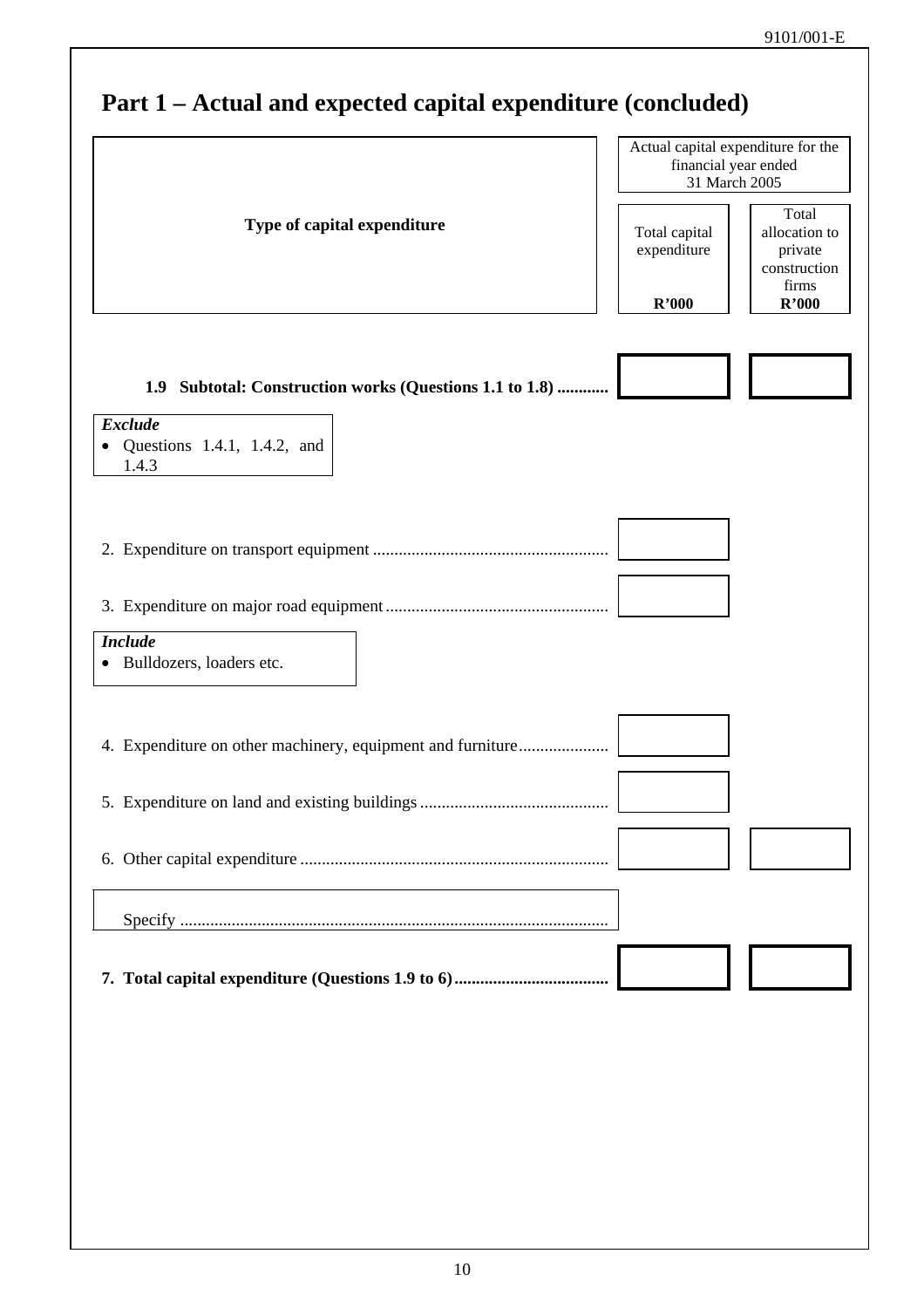### 9101/001-E

![](_page_10_Figure_1.jpeg)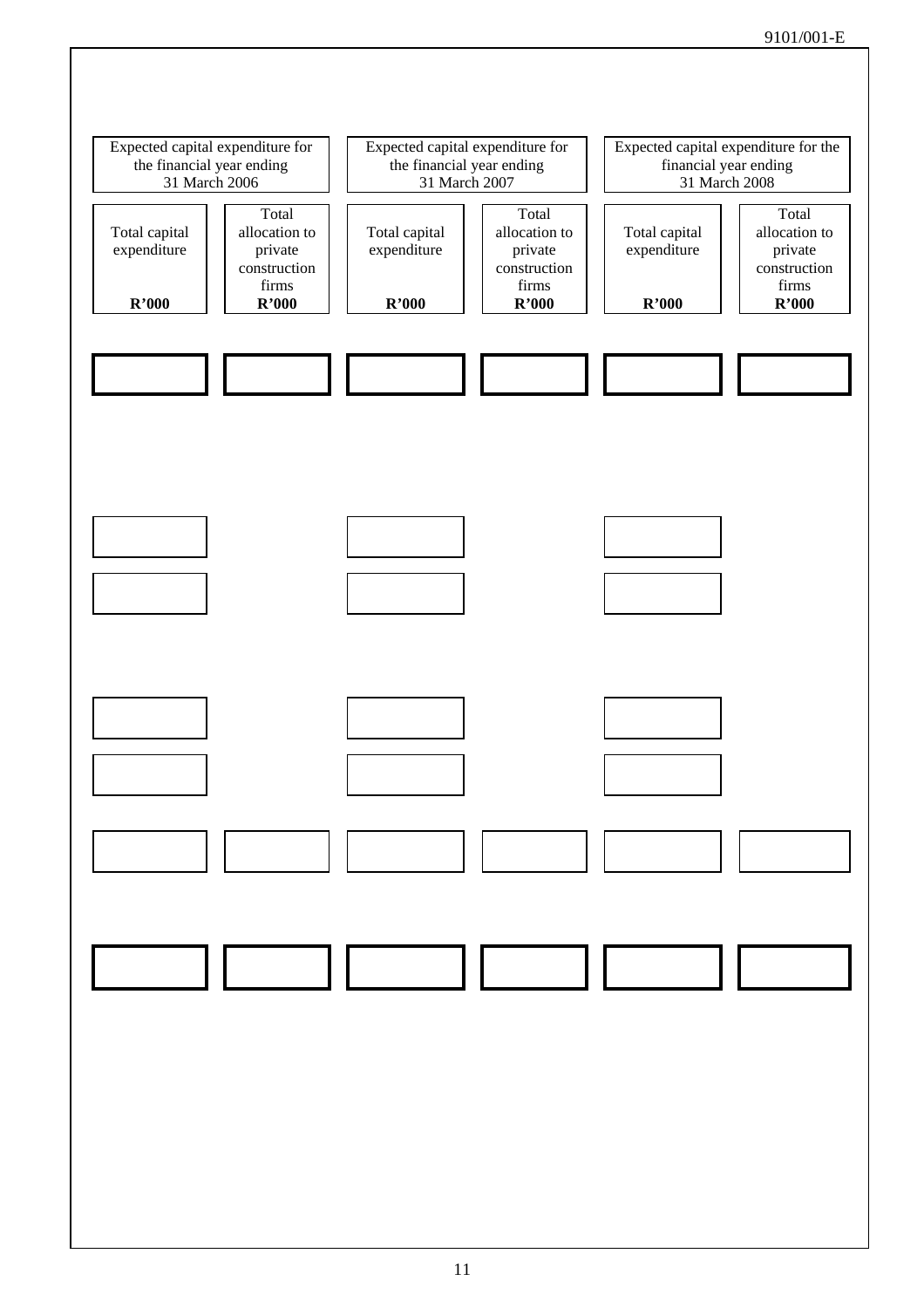### **Part 2 – Reconstruction and development projects (RDP)** Actual capital expenditure for the financial year ended 31 March 2005 **Type of capital expenditure**  $\begin{array}{|c|c|c|c|c|} \hline \end{array}$  Total capital expenditure **R'000**  Total allocation to private construction firms **R'000**  8. Residential buildings .............................................................................. *Include* • Houses, flats, hostels and other accommodation. Must correspond with page 20, column 1, residential buildings, total construction works, (question 15) 9. Non-residential buildings ....................................................................... *Include*  • Offices, clinics, hospitals, restaurants and hotels. Must correspond with page 20, column 2, nonresidential buildings, total construction works, (question 15) 10. Roads, streets and bridges ................................................................... *Include* • Expenditure on improvements that can be regarded as capital works, e.g. resurfacing of roads, building of national and provincial roads. Must correspond with page 21, column 1, roads, streets and bridges, total construction works, (question 15)

## 12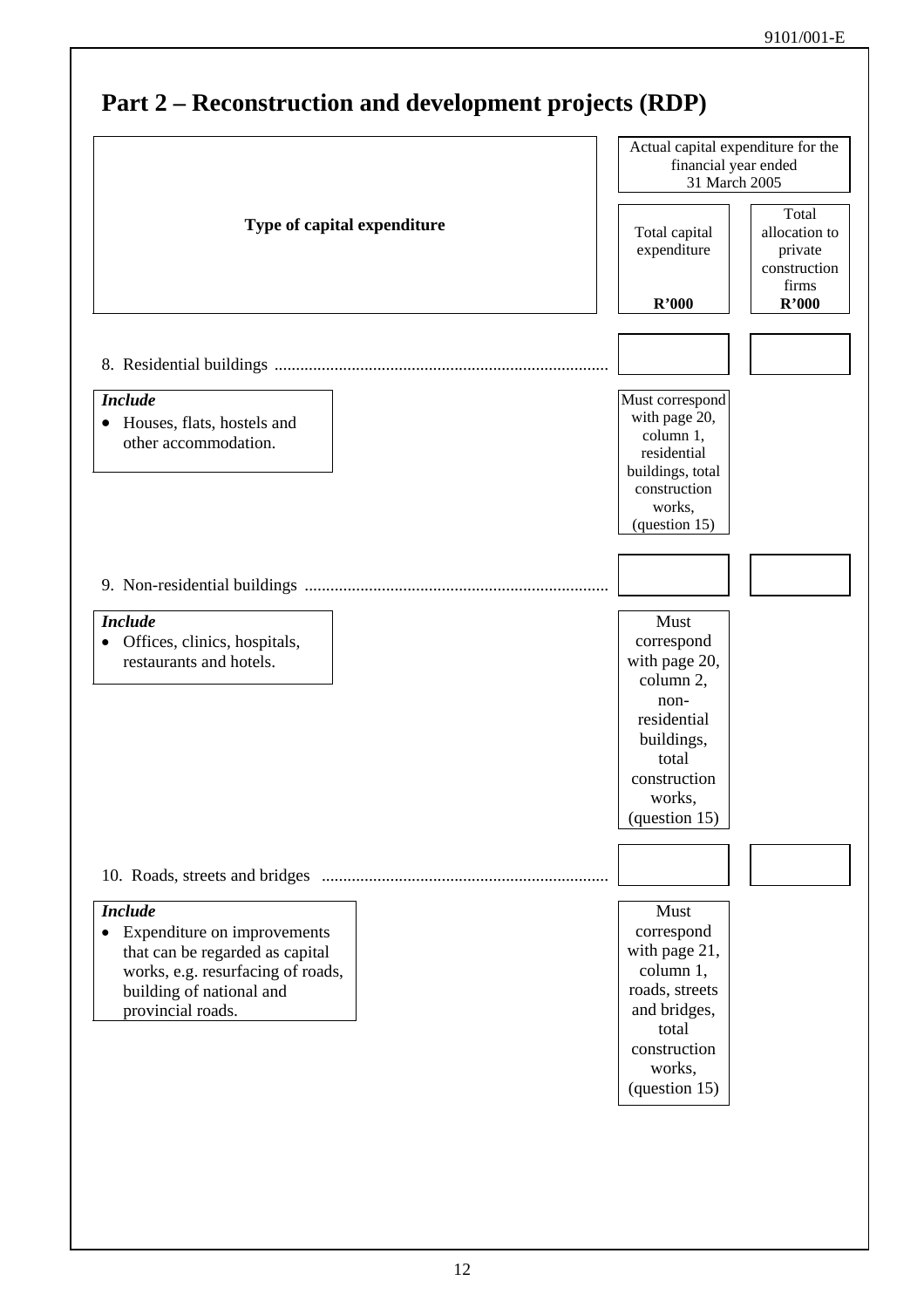![](_page_12_Figure_1.jpeg)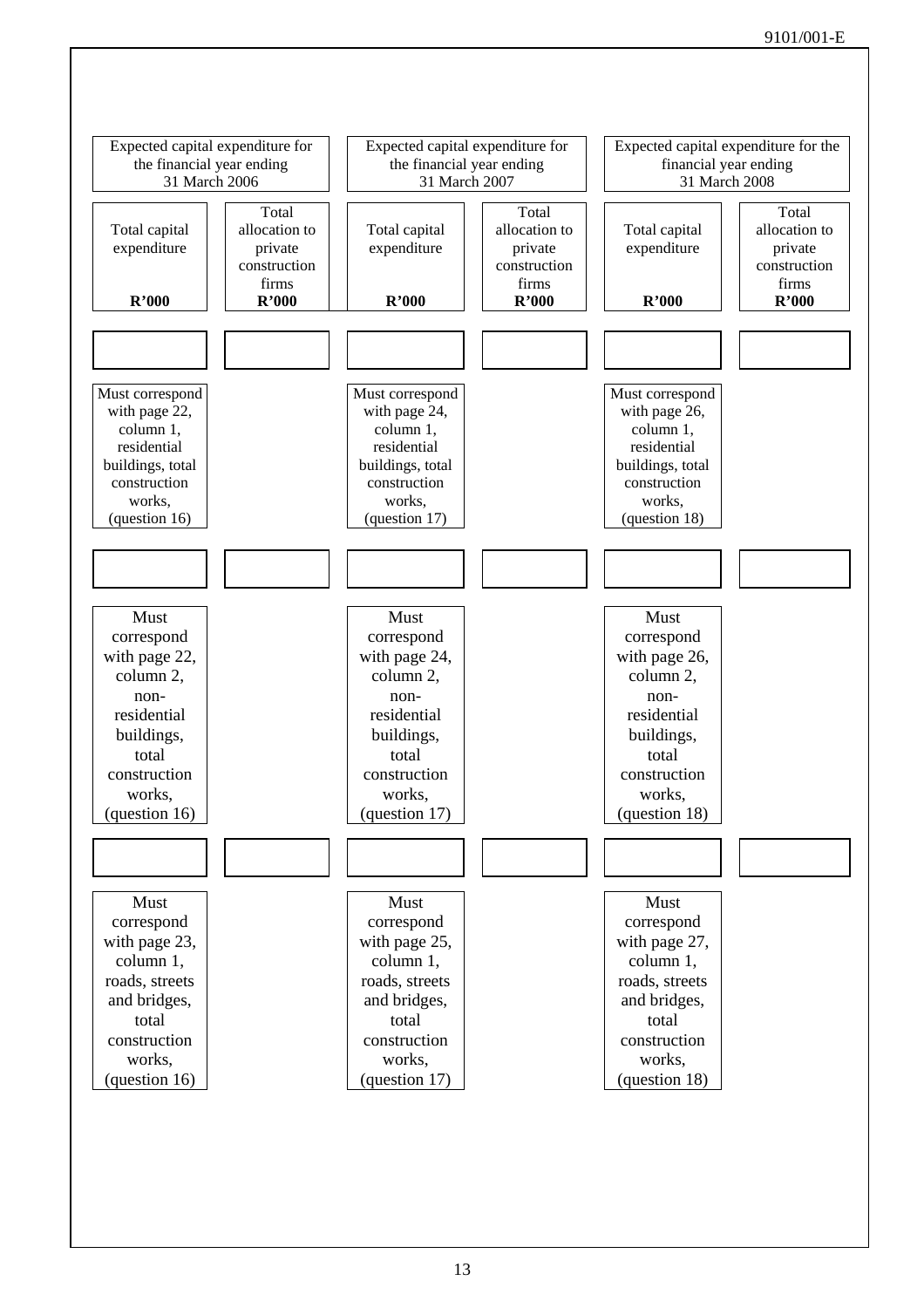### **Part 2 – Reconstruction and development projects (RDP) (continued)** Actual capital expenditure for the financial year ended 31 March 2005 **Type of capital expenditure**  $\begin{array}{|c|c|c|c|c|} \hline \end{array}$  Total capital expenditure **R'000**  Total allocation to private construction firms **R'000**  11. Water schemes and other water works .................................................. *Include* • Dams, reservoirs, canals, pipelines, tunnels, water schemes and water purification works. Must correspond with page 21, column 2, water schemes and other water works, total construction works, (question 15) 12. Sewerage and sanitation ....................................................................... Must correspond with page 21, column 3, sewerage and sanitation, total construction works, (question 15) 13. Electricity supply .................................................................................. Must correspond with page 21, column 4, electricity supply, total construction works, (question 15)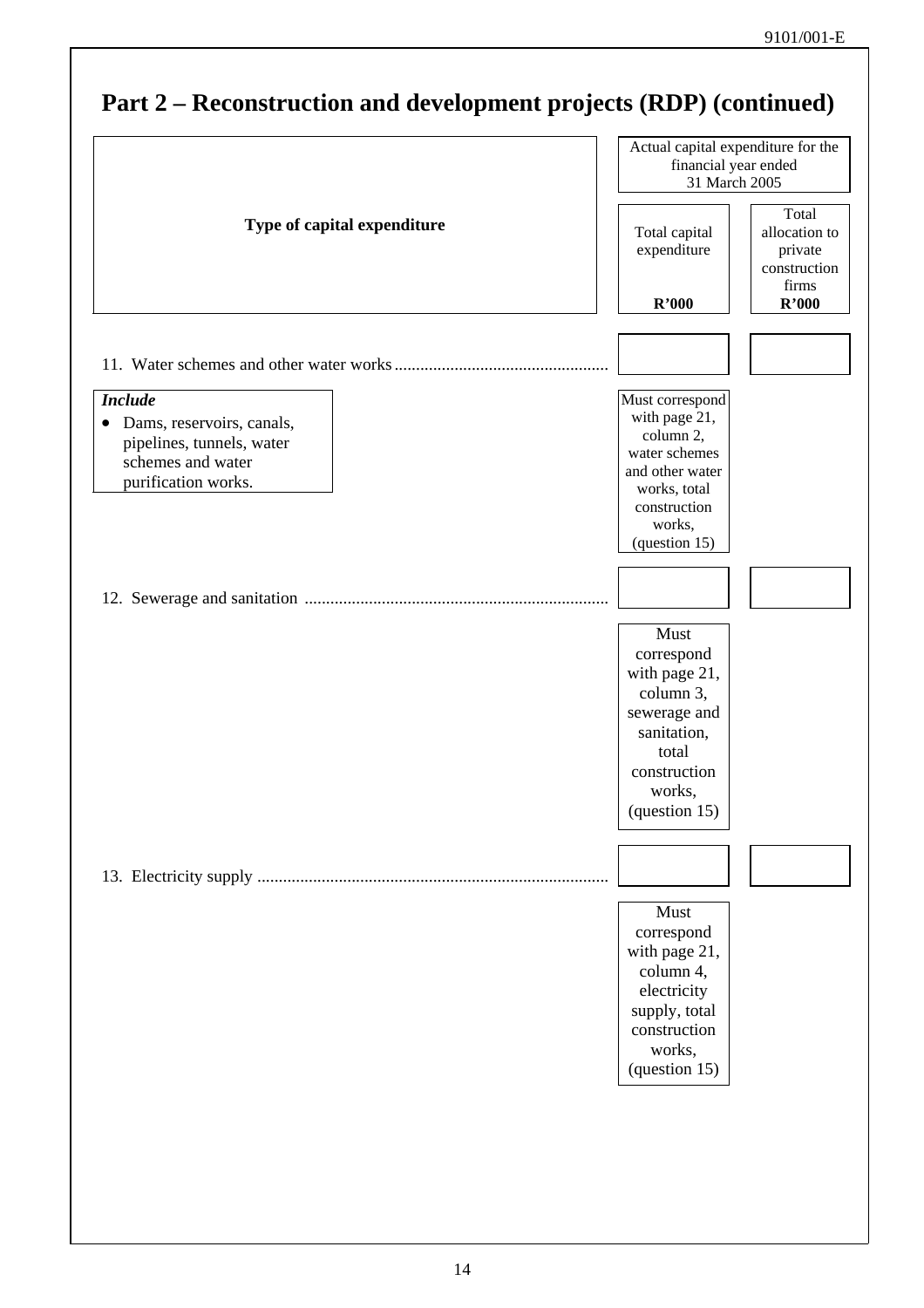![](_page_14_Figure_1.jpeg)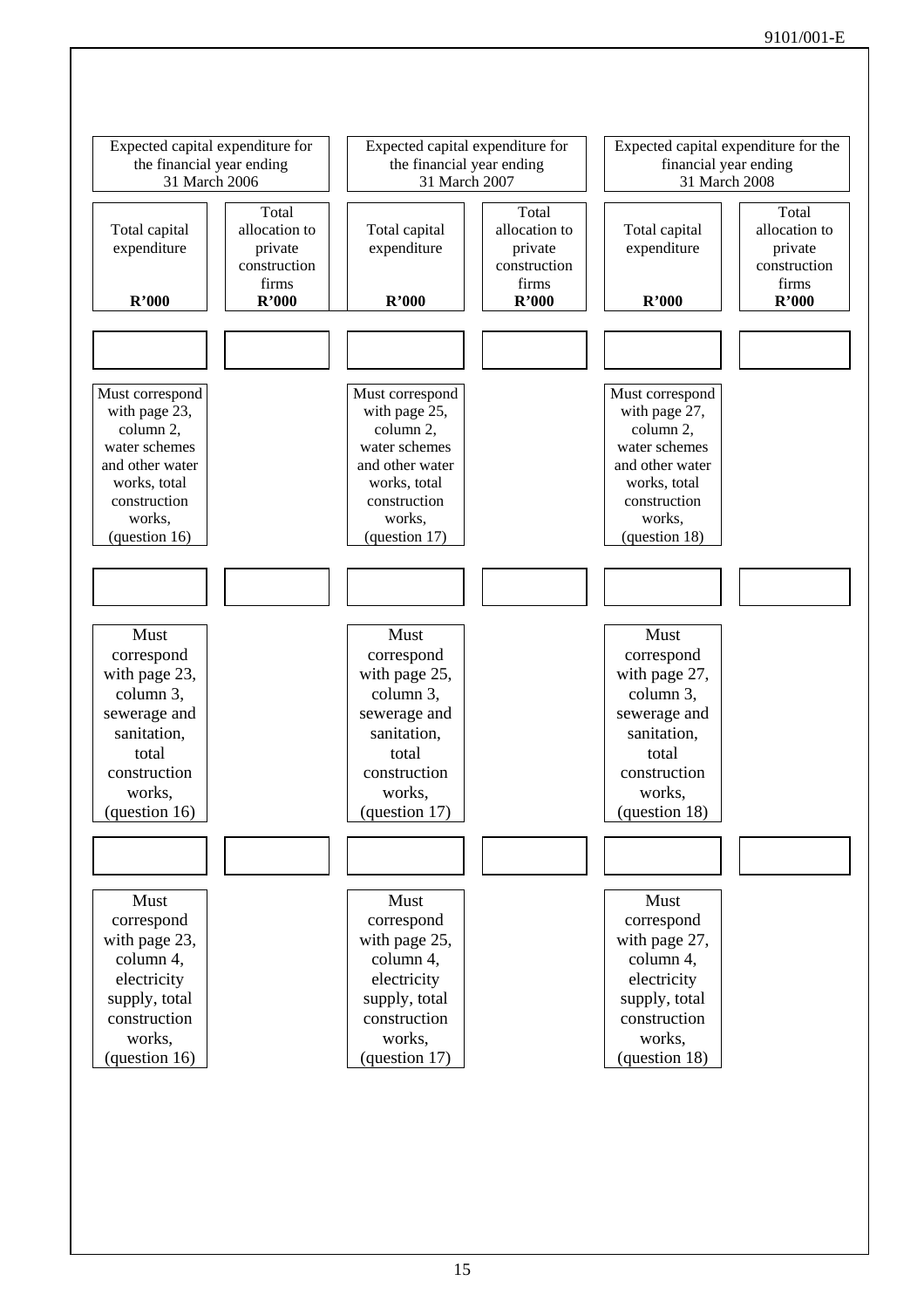## **Part 2 – Reconstruction and development projects (RDP) (concluded)** Actual capital expenditure for the financial year ended 31 March 2005 **Type of capital expenditure** Total capital expenditure **R'000**  Total allocation to private construction firms **R'000**  14. Other construction works ...................................................................... *Include* • Airports, ports, parking sites, afforestation and improvements of sport facilities. Must correspond with page 21, column 5, other construction works, total construction works, (question 15) **15. Total capital expenditure on reconstruction and development projects (Questions 8 to 14)**.............................................................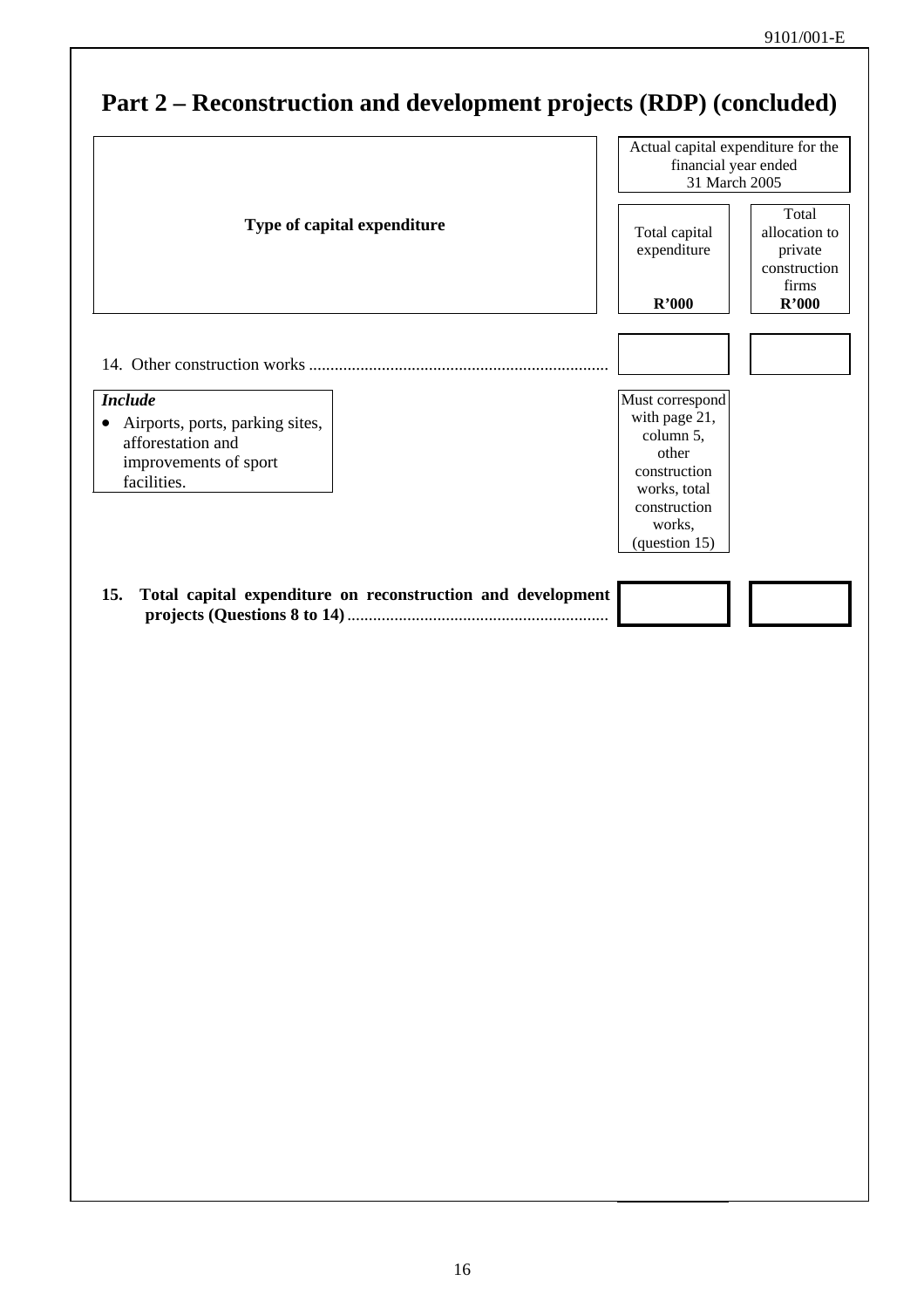![](_page_16_Figure_1.jpeg)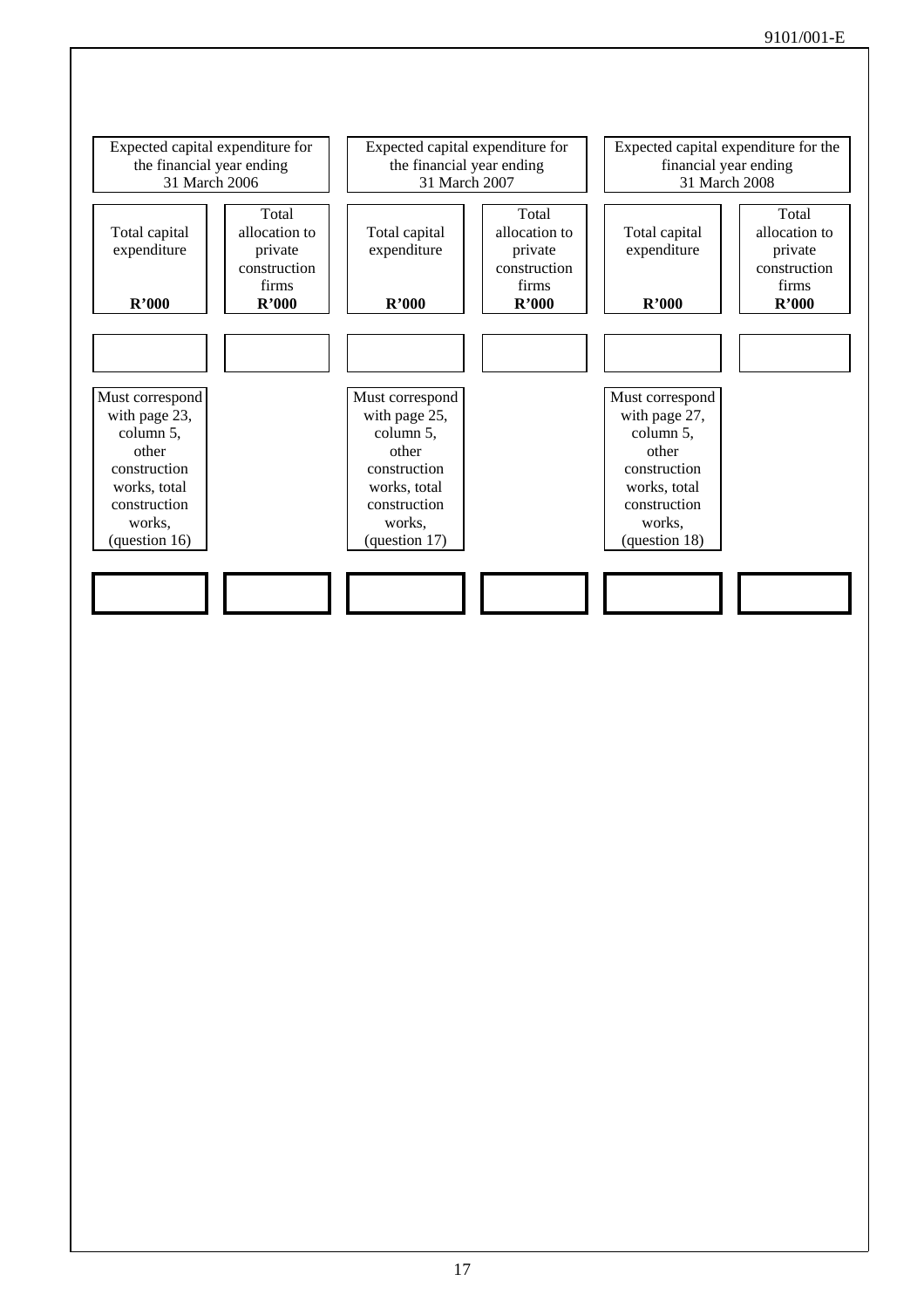## **Part 3 – Actual and expected expenditure on construction works according to municipality or town**

### *Note*

- **Separate sheets of paper should be used for every financial year, if the space provided in part 3 is not enough.**
- State the actual and expected expenditure on **construction works** shown in part 1 (pages 4 to 11) and **Reconstruction and development projects** shown in part 2 (pages 12 to 17) by municipality or town.
- **Please include Reconstruction and Development Projects (part 2) in the breakdown of the expenditure by municipality or town.**
- **Residential buildings include** houses, flats, hostels and other accommodation.
- **Non-residential buildings include** offices, clinics, hospitals, restaurants and hotels.
- **Roads, streets and bridges include** the building of national and provincial roads as well as expenditure on improvements that can be regarded as capital works, e.g. resurfacing of roads.
- **Water schemes and other water works include** dams, reservoirs, canals, pipelines, tunnels, water schemes and water purification works.
- **Electricity supply includes** electricity networks and street lightning projects.
- **Other construction works include** airports, ports, parking sites, afforestation and improvement of sports facilities.
- **Other capital expenditure** refers to capital projects not adequately classified.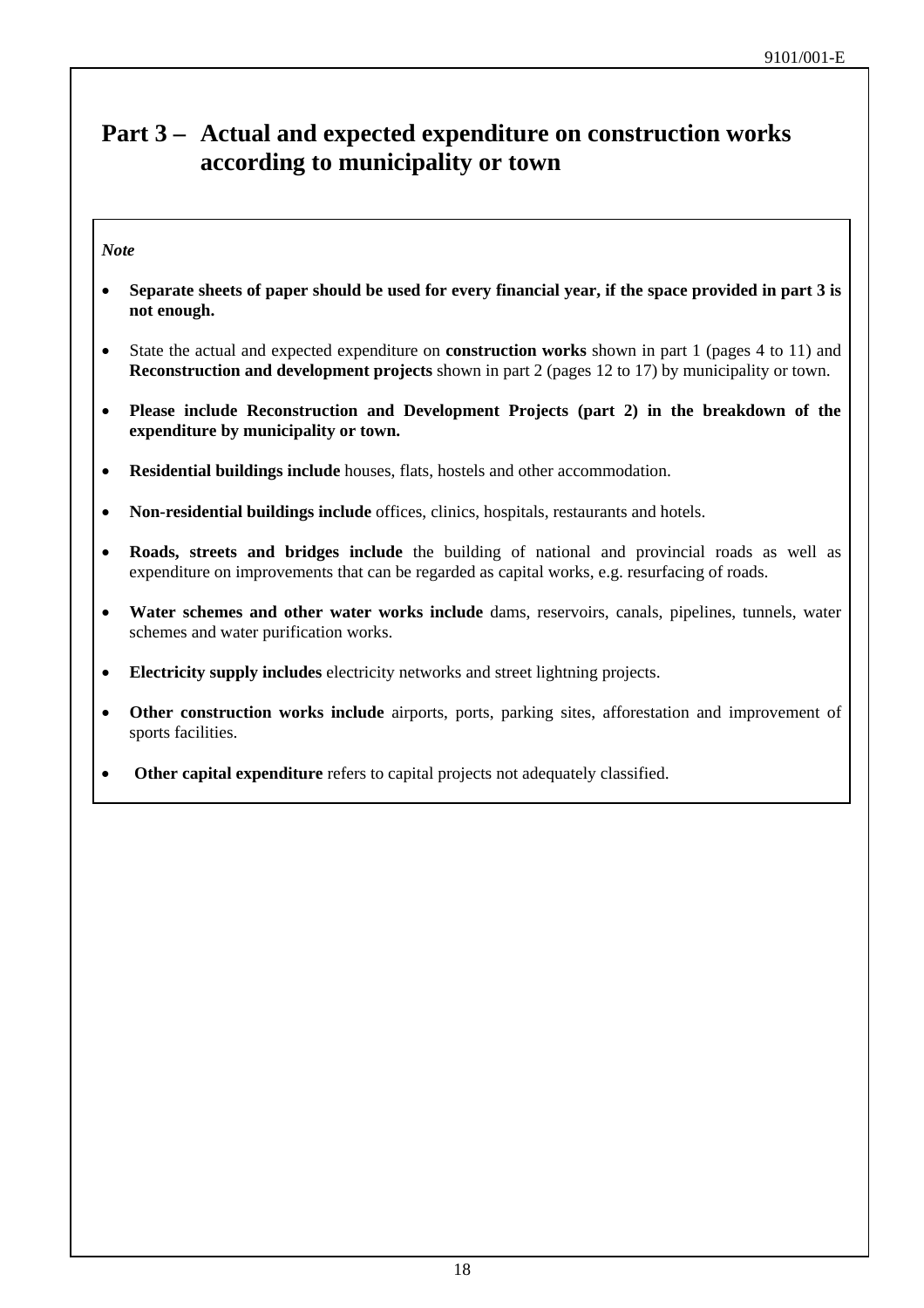# **PLEASE TURN OVER**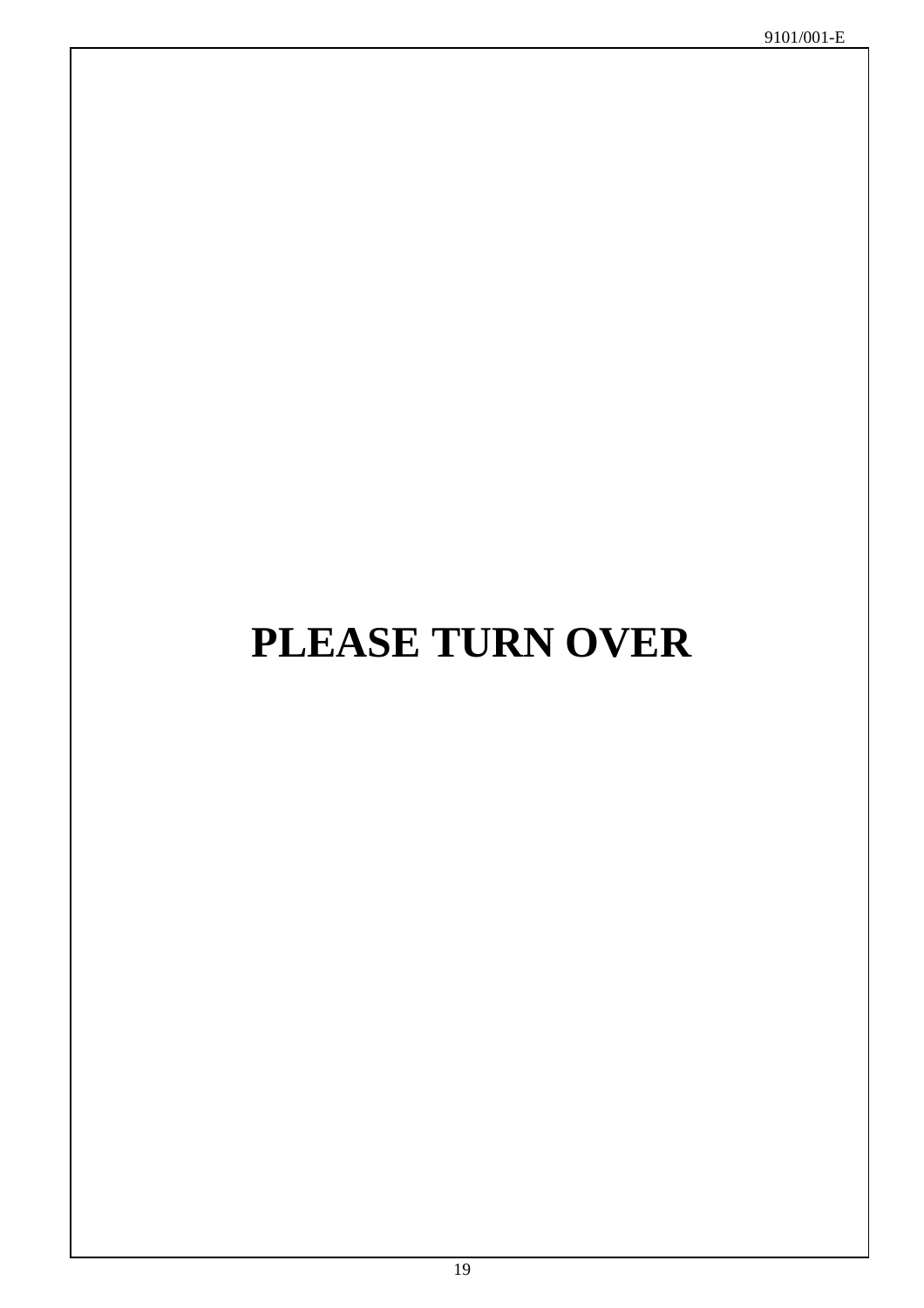16. Actual expenditure on construction works for the financial year ended **31 March 2005** 

| <b>Municipality / Town</b>      | Residential<br>buildings                                                                                                                                | Non-residential<br>buildings                                                                                                                            |
|---------------------------------|---------------------------------------------------------------------------------------------------------------------------------------------------------|---------------------------------------------------------------------------------------------------------------------------------------------------------|
|                                 | R'000                                                                                                                                                   | R'000                                                                                                                                                   |
| 1.                              |                                                                                                                                                         |                                                                                                                                                         |
| 2.                              |                                                                                                                                                         |                                                                                                                                                         |
| 3.                              |                                                                                                                                                         |                                                                                                                                                         |
| 4.                              |                                                                                                                                                         |                                                                                                                                                         |
| 5.                              |                                                                                                                                                         |                                                                                                                                                         |
| 6.                              |                                                                                                                                                         |                                                                                                                                                         |
| 7.                              |                                                                                                                                                         |                                                                                                                                                         |
| 8.                              |                                                                                                                                                         |                                                                                                                                                         |
| 9.                              |                                                                                                                                                         |                                                                                                                                                         |
| 10.                             |                                                                                                                                                         |                                                                                                                                                         |
| 11.                             |                                                                                                                                                         |                                                                                                                                                         |
| 12.                             |                                                                                                                                                         |                                                                                                                                                         |
| 13.                             |                                                                                                                                                         |                                                                                                                                                         |
| 14.                             |                                                                                                                                                         |                                                                                                                                                         |
| 15.                             |                                                                                                                                                         |                                                                                                                                                         |
| <b>Total construction works</b> |                                                                                                                                                         |                                                                                                                                                         |
|                                 | Must correspond<br>with the amount<br>under the total<br>capital expenditure<br>column for 2005,<br>question 1.1, page 4<br>and question 8, page<br>12. | Must correspond<br>with the amount<br>under the total<br>capital expenditure<br>column for 2005,<br>question 1.2, page 4<br>and question 9, page<br>12. |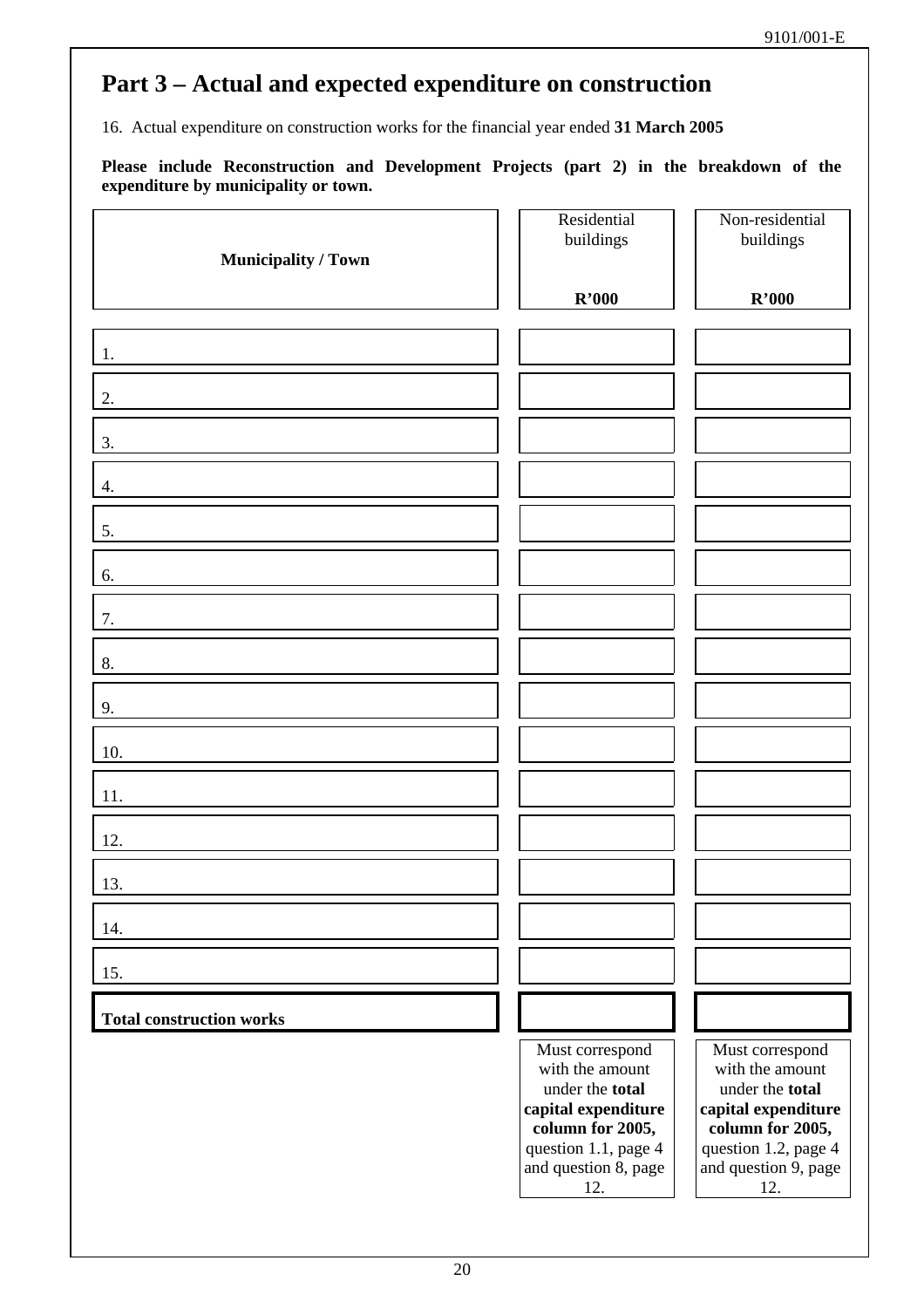|                                          | works by municipality or town                      |                                          |                                          |                                          |
|------------------------------------------|----------------------------------------------------|------------------------------------------|------------------------------------------|------------------------------------------|
| Roads, streets<br>and bridges            | Water schemes<br>and other water<br>works<br>R'000 | Sewerage and<br>sanitation               | Electricity<br>supply                    | Other<br>construction<br>works           |
| R'000                                    |                                                    | R'000                                    | R'000                                    | R'000                                    |
|                                          |                                                    |                                          |                                          |                                          |
|                                          |                                                    |                                          |                                          |                                          |
|                                          |                                                    |                                          |                                          |                                          |
|                                          |                                                    |                                          |                                          |                                          |
|                                          |                                                    |                                          |                                          |                                          |
|                                          |                                                    |                                          |                                          |                                          |
|                                          |                                                    |                                          |                                          |                                          |
|                                          |                                                    |                                          |                                          |                                          |
|                                          |                                                    |                                          |                                          |                                          |
|                                          |                                                    |                                          |                                          |                                          |
|                                          |                                                    |                                          |                                          |                                          |
|                                          |                                                    |                                          |                                          |                                          |
|                                          |                                                    |                                          |                                          |                                          |
|                                          |                                                    |                                          |                                          |                                          |
|                                          |                                                    |                                          |                                          |                                          |
|                                          |                                                    |                                          |                                          |                                          |
|                                          |                                                    |                                          |                                          |                                          |
|                                          |                                                    |                                          |                                          |                                          |
|                                          |                                                    |                                          |                                          |                                          |
|                                          |                                                    |                                          |                                          |                                          |
|                                          |                                                    |                                          |                                          |                                          |
|                                          |                                                    |                                          |                                          |                                          |
|                                          |                                                    |                                          |                                          |                                          |
|                                          |                                                    |                                          |                                          |                                          |
|                                          |                                                    |                                          |                                          |                                          |
|                                          |                                                    |                                          |                                          |                                          |
| Must correspond<br>with the amount       | Must correspond<br>with the amount                 | Must correspond<br>with the amount       | Must correspond<br>with the amount       | Must correspond<br>with the amount       |
| under the total                          | under the total                                    | under the total                          | under the total                          | under the total                          |
| capital<br>expenditure                   | capital<br>expenditure                             | capital<br>expenditure                   | capital<br>expenditure                   | capital<br>expenditure                   |
| column for 2005,                         | column for 2005,                                   | column for 2005,                         | column for 2005,                         | column for 2005,                         |
| question 1.3, page<br>6 and question 10, | question 1.5, page<br>6 and question               | question 1.6, page<br>8 and question 12, | question 1.7, page<br>8 and question 13, | question 1.8, page<br>8 and question 14, |
| page 12.                                 | 11, page 14.                                       | page 14.                                 | page 14.                                 | page 16.                                 |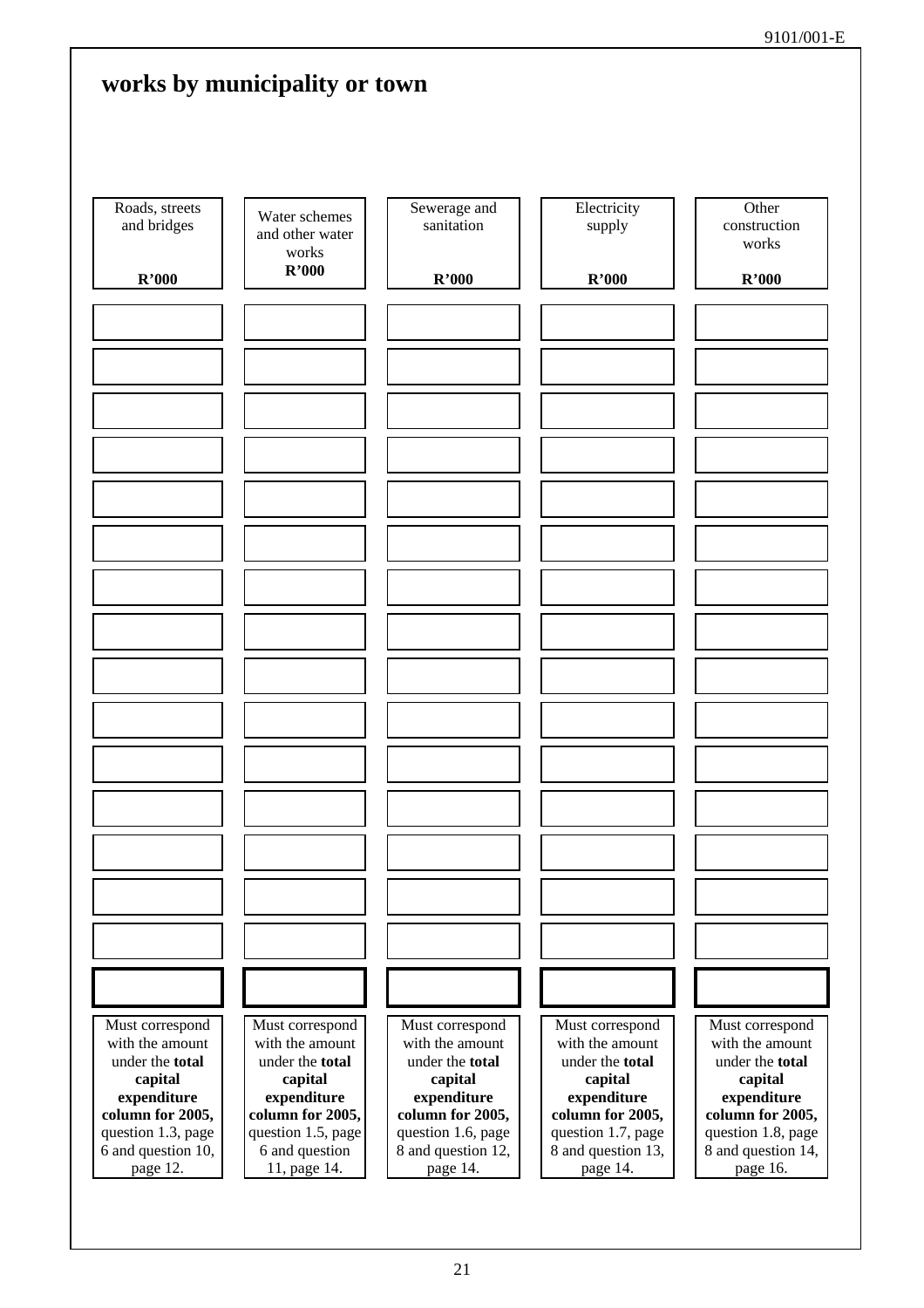17. Expected expenditure on construction works for the financial year ended **31 March 2006** 

| <b>Municipality / Town</b>      | Residential<br>buildings                                                                                                                         | Non-residential<br>buildings                                                                                                                     |
|---------------------------------|--------------------------------------------------------------------------------------------------------------------------------------------------|--------------------------------------------------------------------------------------------------------------------------------------------------|
|                                 | R'000                                                                                                                                            | R'000                                                                                                                                            |
| 1.                              |                                                                                                                                                  |                                                                                                                                                  |
| 2.                              |                                                                                                                                                  |                                                                                                                                                  |
| 3.                              |                                                                                                                                                  |                                                                                                                                                  |
| 4.                              |                                                                                                                                                  |                                                                                                                                                  |
| 5.                              |                                                                                                                                                  |                                                                                                                                                  |
| 6.                              |                                                                                                                                                  |                                                                                                                                                  |
| 7.                              |                                                                                                                                                  |                                                                                                                                                  |
| 8.                              |                                                                                                                                                  |                                                                                                                                                  |
| 9.                              |                                                                                                                                                  |                                                                                                                                                  |
| 10.                             |                                                                                                                                                  |                                                                                                                                                  |
| 11.                             |                                                                                                                                                  |                                                                                                                                                  |
| 12.                             |                                                                                                                                                  |                                                                                                                                                  |
| 13.                             |                                                                                                                                                  |                                                                                                                                                  |
| 14.                             |                                                                                                                                                  |                                                                                                                                                  |
| 15.                             |                                                                                                                                                  |                                                                                                                                                  |
| <b>Total construction works</b> |                                                                                                                                                  |                                                                                                                                                  |
|                                 | Must correspond<br>with the amount<br>under the total<br>capital expenditure<br>column for 2006,<br>question 1.1, page 5<br>and question 8, page | Must correspond<br>with the amount<br>under the total<br>capital expenditure<br>column for 2006,<br>question 1.2, page 5<br>and question 9, page |
|                                 | 13.                                                                                                                                              | 13.                                                                                                                                              |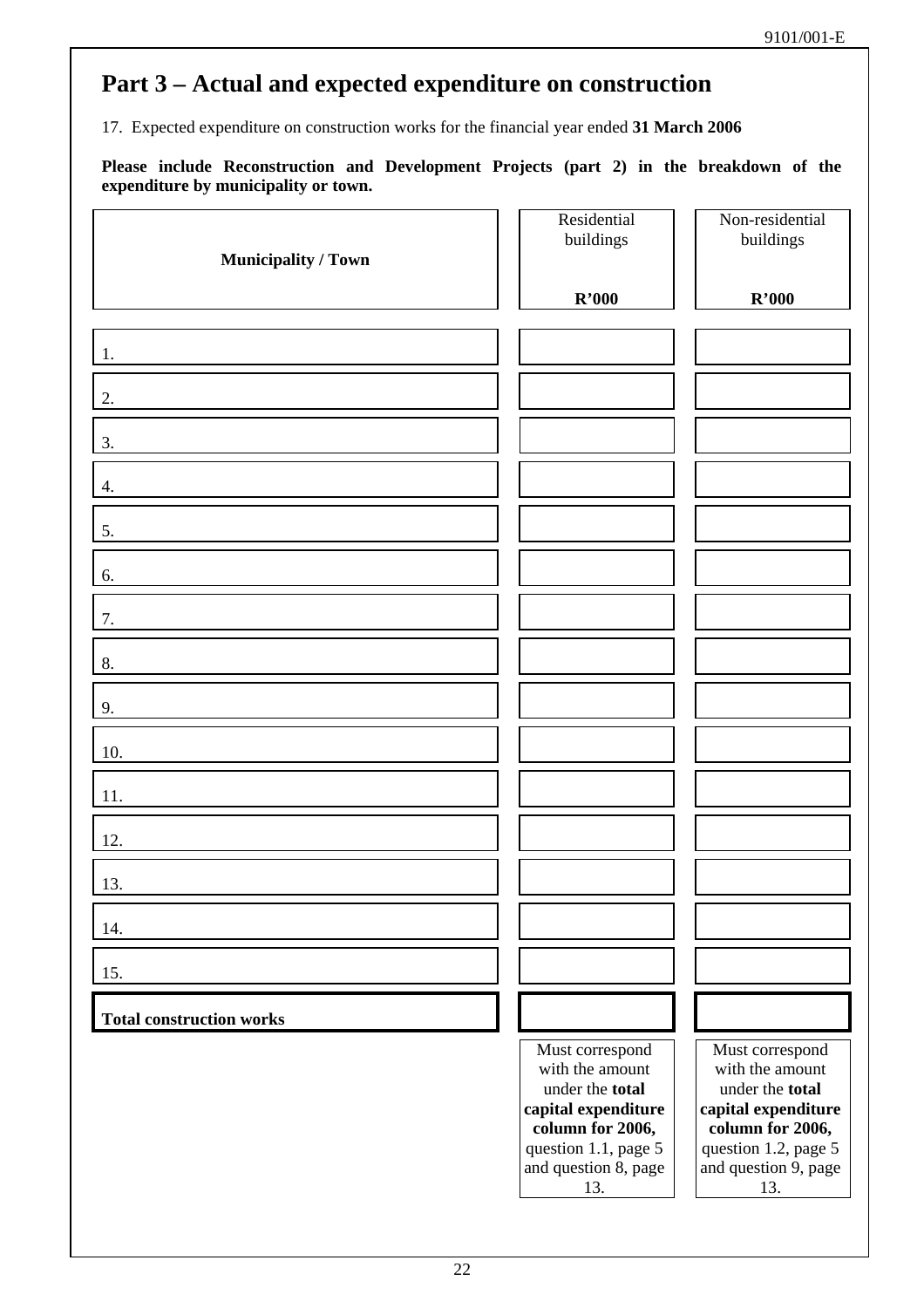|                                        |                                                    | works by municipality or town (continued) |                                        |                                        |
|----------------------------------------|----------------------------------------------------|-------------------------------------------|----------------------------------------|----------------------------------------|
| Roads, streets<br>and bridges          | Water schemes<br>and other water<br>works<br>R'000 | Sewerage and<br>sanitation                | Electricity<br>supply                  | Other<br>construction<br>works         |
| R'000                                  |                                                    | R'000                                     | R'000                                  | R'000                                  |
|                                        |                                                    |                                           |                                        |                                        |
|                                        |                                                    |                                           |                                        |                                        |
|                                        |                                                    |                                           |                                        |                                        |
|                                        |                                                    |                                           |                                        |                                        |
|                                        |                                                    |                                           |                                        |                                        |
|                                        |                                                    |                                           |                                        |                                        |
|                                        |                                                    |                                           |                                        |                                        |
|                                        |                                                    |                                           |                                        |                                        |
|                                        |                                                    |                                           |                                        |                                        |
|                                        |                                                    |                                           |                                        |                                        |
|                                        |                                                    |                                           |                                        |                                        |
|                                        |                                                    |                                           |                                        |                                        |
|                                        |                                                    |                                           |                                        |                                        |
|                                        |                                                    |                                           |                                        |                                        |
|                                        |                                                    |                                           |                                        |                                        |
|                                        |                                                    |                                           |                                        |                                        |
|                                        |                                                    |                                           |                                        |                                        |
|                                        |                                                    |                                           |                                        |                                        |
|                                        |                                                    |                                           |                                        |                                        |
|                                        |                                                    |                                           |                                        |                                        |
|                                        |                                                    |                                           |                                        |                                        |
|                                        |                                                    |                                           |                                        |                                        |
|                                        |                                                    |                                           |                                        |                                        |
|                                        |                                                    |                                           |                                        |                                        |
| Must correspond<br>with the amount     | Must correspond<br>with the amount                 | Must correspond<br>with the amount        | Must correspond<br>with the amount     | Must correspond<br>with the amount     |
| under the total                        | under the total                                    | under the total                           | under the total                        | under the total                        |
| capital<br>expenditure                 | capital<br>expenditure                             | capital<br>expenditure                    | capital<br>expenditure                 | capital<br>expenditure                 |
| column for 2006,<br>question 1.3, page | column for 2006,<br>question 1.5, page             | column for 2006,<br>question 1.6, page    | column for 2006,<br>question 1.7, page | column for 2006,<br>question 1.8, page |
| 7 and question 10,                     | 7 and question                                     | 9 and question 12,                        | 9 and question 13,                     | 9 and question 14,                     |
| page 13.                               | 11, page 15.                                       | page 15.                                  | page 15.                               | page 17.                               |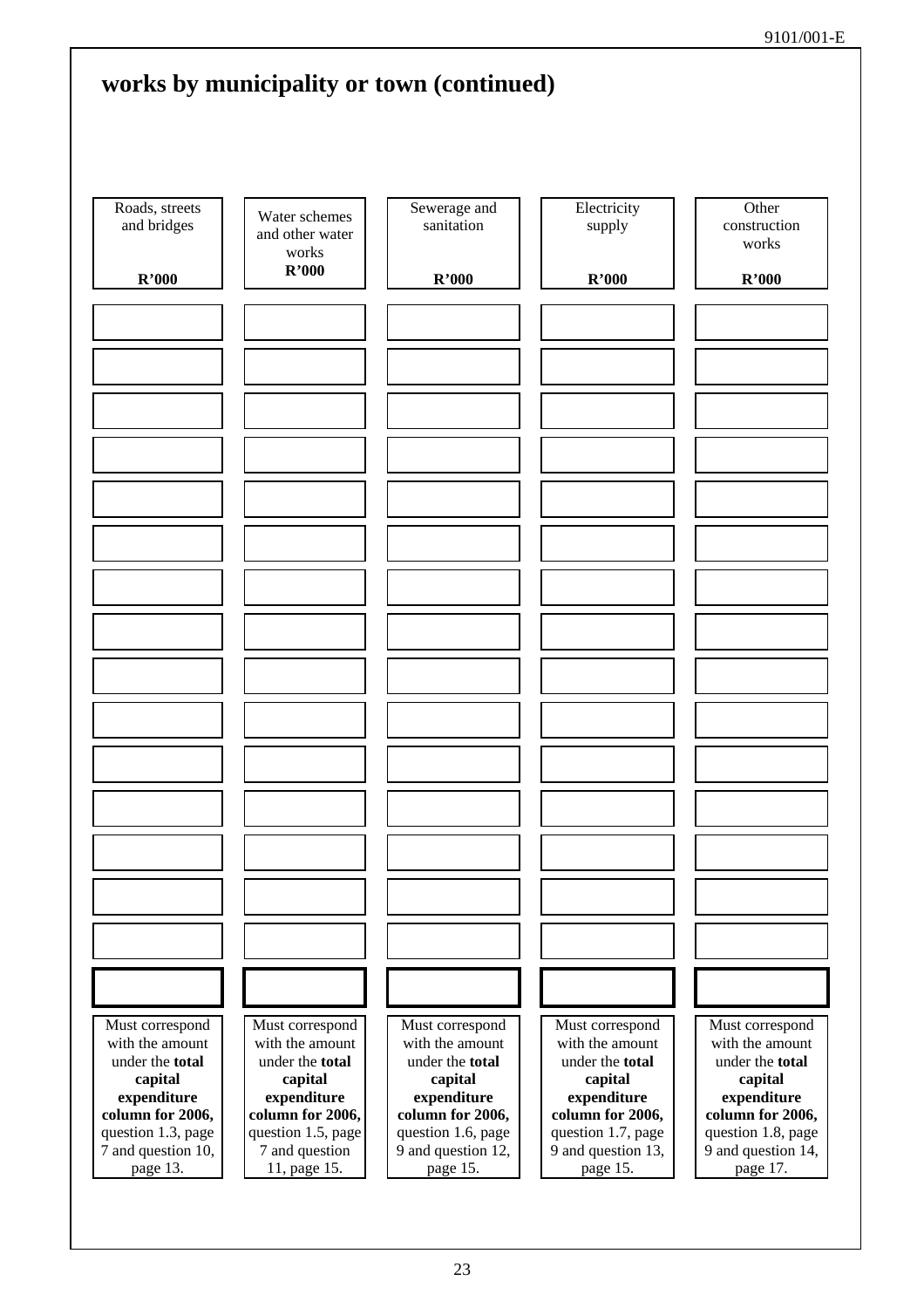18. Expected expenditure on construction works for the financial year ended **31 March 2007** 

| <b>Municipality / Town</b>      | Residential<br>buildings                                                                                                                                | Non-residential<br>buildings                                                                                                                            |
|---------------------------------|---------------------------------------------------------------------------------------------------------------------------------------------------------|---------------------------------------------------------------------------------------------------------------------------------------------------------|
|                                 | R'000                                                                                                                                                   | R'000                                                                                                                                                   |
| 1.                              |                                                                                                                                                         |                                                                                                                                                         |
| 2.                              |                                                                                                                                                         |                                                                                                                                                         |
| 3.                              |                                                                                                                                                         |                                                                                                                                                         |
| 4.                              |                                                                                                                                                         |                                                                                                                                                         |
| 5.                              |                                                                                                                                                         |                                                                                                                                                         |
| 6.                              |                                                                                                                                                         |                                                                                                                                                         |
| 7.                              |                                                                                                                                                         |                                                                                                                                                         |
| 8.                              |                                                                                                                                                         |                                                                                                                                                         |
| 9.                              |                                                                                                                                                         |                                                                                                                                                         |
| 10.                             |                                                                                                                                                         |                                                                                                                                                         |
| 11.                             |                                                                                                                                                         |                                                                                                                                                         |
| 12.                             |                                                                                                                                                         |                                                                                                                                                         |
| 13.                             |                                                                                                                                                         |                                                                                                                                                         |
| 14.                             |                                                                                                                                                         |                                                                                                                                                         |
| 15.                             |                                                                                                                                                         |                                                                                                                                                         |
| <b>Total construction works</b> |                                                                                                                                                         |                                                                                                                                                         |
|                                 | Must correspond<br>with the amount<br>under the total<br>capital expenditure<br>column for 2007,<br>question 1.1, page 5<br>and question 8, page<br>13. | Must correspond<br>with the amount<br>under the total<br>capital expenditure<br>column for 2007,<br>question 1.2, page 5<br>and question 9, page<br>13. |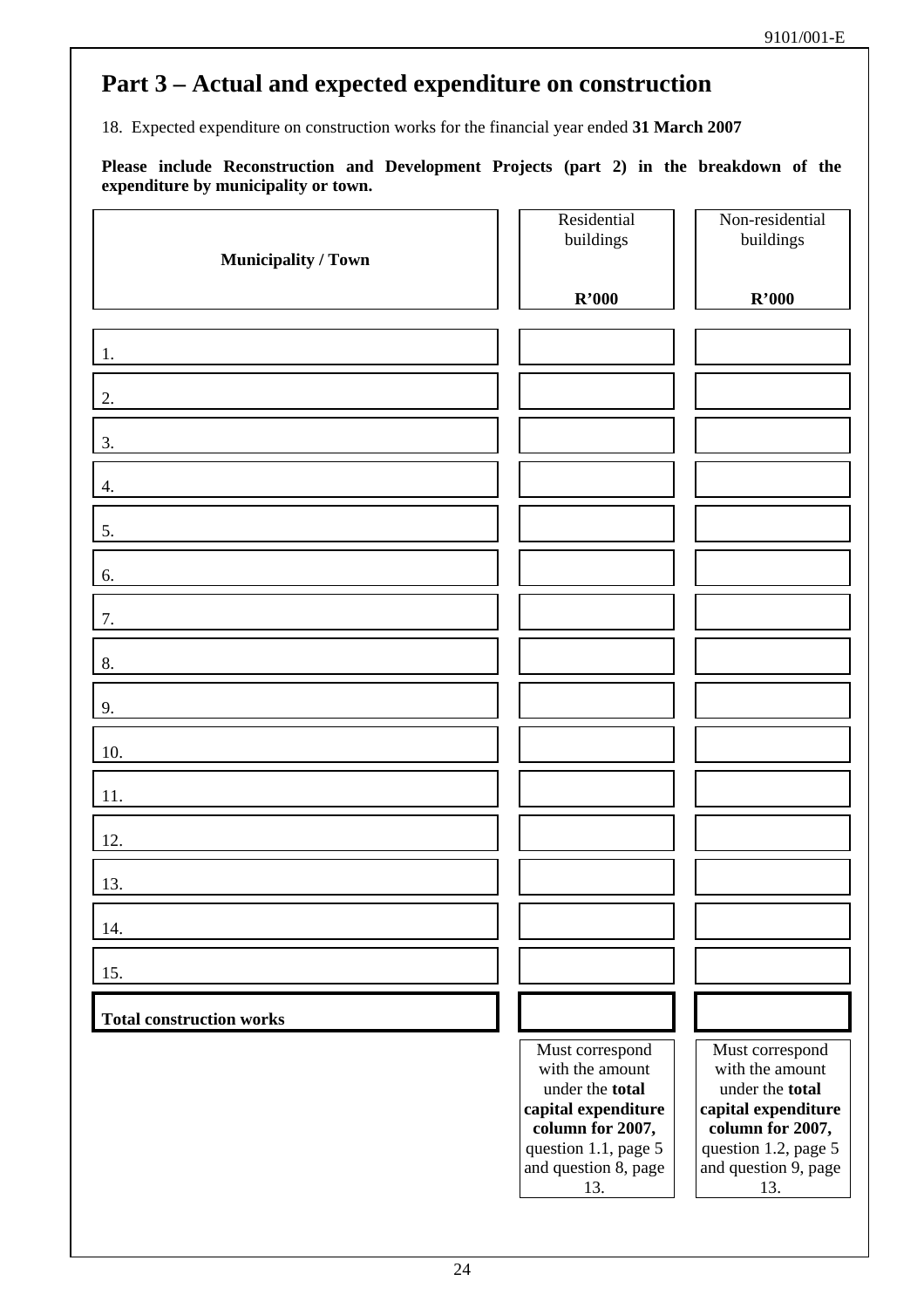|                                          |                                           | works by municipality or town (continued) |                                          |                                          |
|------------------------------------------|-------------------------------------------|-------------------------------------------|------------------------------------------|------------------------------------------|
|                                          |                                           |                                           |                                          |                                          |
| Roads, streets<br>and bridges            | Water schemes<br>and other water<br>works | Sewerage and<br>sanitation                | Electricity<br>supply                    | Other<br>construction<br>works           |
| R'000                                    | R'000                                     | R'000                                     | R'000                                    | R'000                                    |
|                                          |                                           |                                           |                                          |                                          |
|                                          |                                           |                                           |                                          |                                          |
|                                          |                                           |                                           |                                          |                                          |
|                                          |                                           |                                           |                                          |                                          |
|                                          |                                           |                                           |                                          |                                          |
|                                          |                                           |                                           |                                          |                                          |
|                                          |                                           |                                           |                                          |                                          |
|                                          |                                           |                                           |                                          |                                          |
|                                          |                                           |                                           |                                          |                                          |
|                                          |                                           |                                           |                                          |                                          |
|                                          |                                           |                                           |                                          |                                          |
|                                          |                                           |                                           |                                          |                                          |
|                                          |                                           |                                           |                                          |                                          |
|                                          |                                           |                                           |                                          |                                          |
|                                          |                                           |                                           |                                          |                                          |
|                                          |                                           |                                           |                                          |                                          |
|                                          |                                           |                                           |                                          |                                          |
|                                          |                                           |                                           |                                          |                                          |
|                                          |                                           |                                           |                                          |                                          |
|                                          |                                           |                                           |                                          |                                          |
| Must correspond<br>with the amount       | Must correspond<br>with the amount        | Must correspond<br>with the amount        | Must correspond<br>with the amount       | Must correspond<br>with the amount       |
| under the total<br>capital               | under the total<br>capital                | under the total<br>capital                | under the total<br>capital               | under the total<br>capital               |
| expenditure<br>column for 2007,          | expenditure<br>column for 2007,           | expenditure<br>column for 2007,           | expenditure<br>column for 2007,          | expenditure<br>column for 2007,          |
| question 1.3, page<br>7 and question 10, | question 1.5, page<br>7 and question      | question 1.6, page<br>9 and question 12,  | question 1.7, page<br>9 and question 13, | question 1.8, page<br>9 and question 14, |
| page 13.                                 | 11, page 15.                              | page 15.                                  | page 15.                                 | page 17.                                 |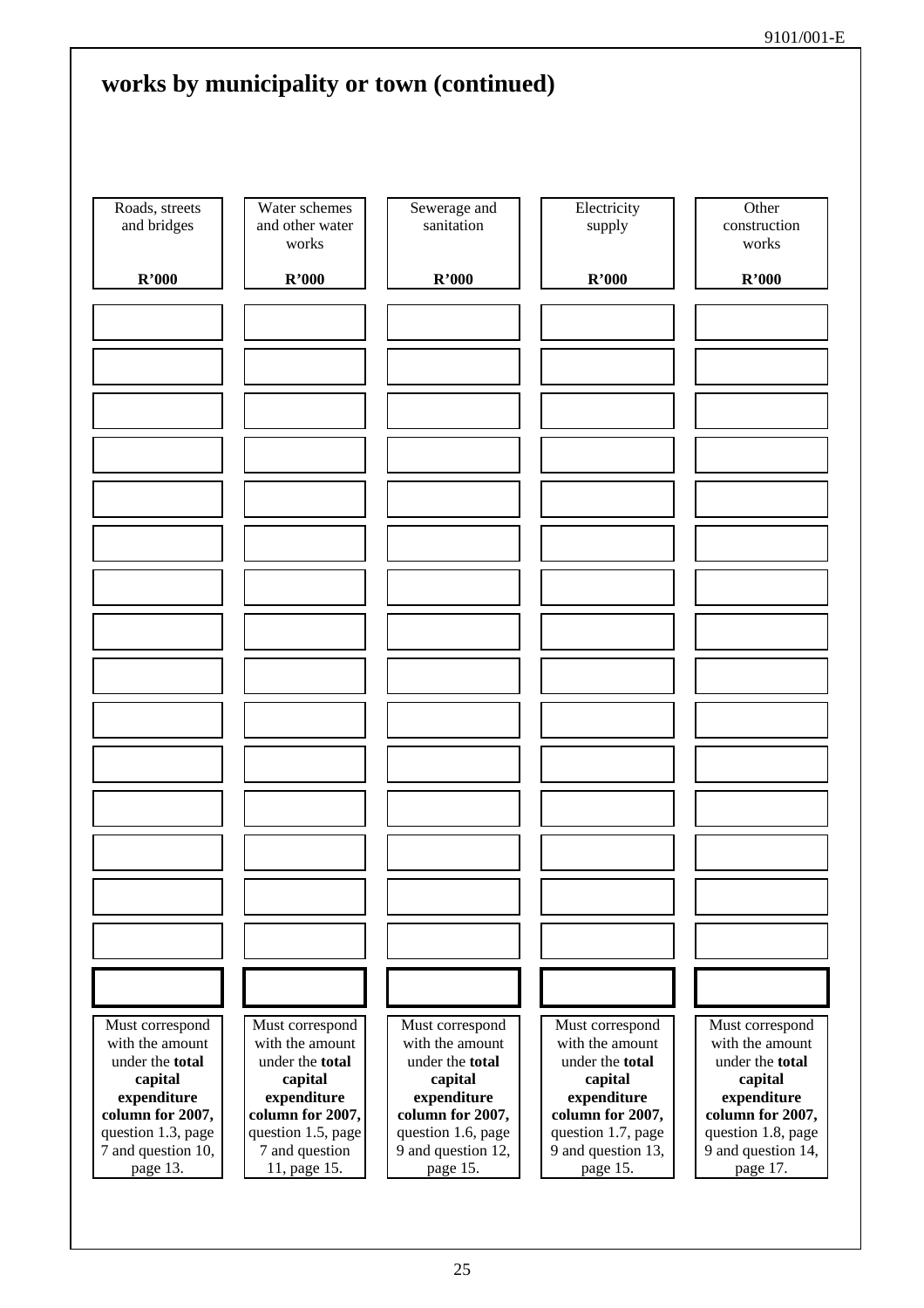19. Actual expenditure on construction works for the financial year ended **31 March 2008** 

| <b>Municipality / Town</b>      | Residential<br>buildings                                                                                                                                | Non-residential<br>buildings                                                                                                                            |
|---------------------------------|---------------------------------------------------------------------------------------------------------------------------------------------------------|---------------------------------------------------------------------------------------------------------------------------------------------------------|
|                                 | R'000                                                                                                                                                   | R'000                                                                                                                                                   |
| 1.                              |                                                                                                                                                         |                                                                                                                                                         |
| 2.                              |                                                                                                                                                         |                                                                                                                                                         |
| 3.                              |                                                                                                                                                         |                                                                                                                                                         |
| 4.                              |                                                                                                                                                         |                                                                                                                                                         |
| 5.                              |                                                                                                                                                         |                                                                                                                                                         |
| 6.                              |                                                                                                                                                         |                                                                                                                                                         |
| 7.                              |                                                                                                                                                         |                                                                                                                                                         |
| 8.                              |                                                                                                                                                         |                                                                                                                                                         |
| 9.                              |                                                                                                                                                         |                                                                                                                                                         |
| 10.                             |                                                                                                                                                         |                                                                                                                                                         |
| 11.                             |                                                                                                                                                         |                                                                                                                                                         |
| 12.                             |                                                                                                                                                         |                                                                                                                                                         |
| 13.                             |                                                                                                                                                         |                                                                                                                                                         |
| 14.                             |                                                                                                                                                         |                                                                                                                                                         |
| 15.                             |                                                                                                                                                         |                                                                                                                                                         |
| <b>Total construction works</b> |                                                                                                                                                         |                                                                                                                                                         |
|                                 | Must correspond<br>with the amount<br>under the total<br>capital expenditure<br>column for 2008,<br>question 1.1, page 5<br>and question 8, page<br>13. | Must correspond<br>with the amount<br>under the total<br>capital expenditure<br>column for 2008,<br>question 1.2, page 5<br>and question 9, page<br>13. |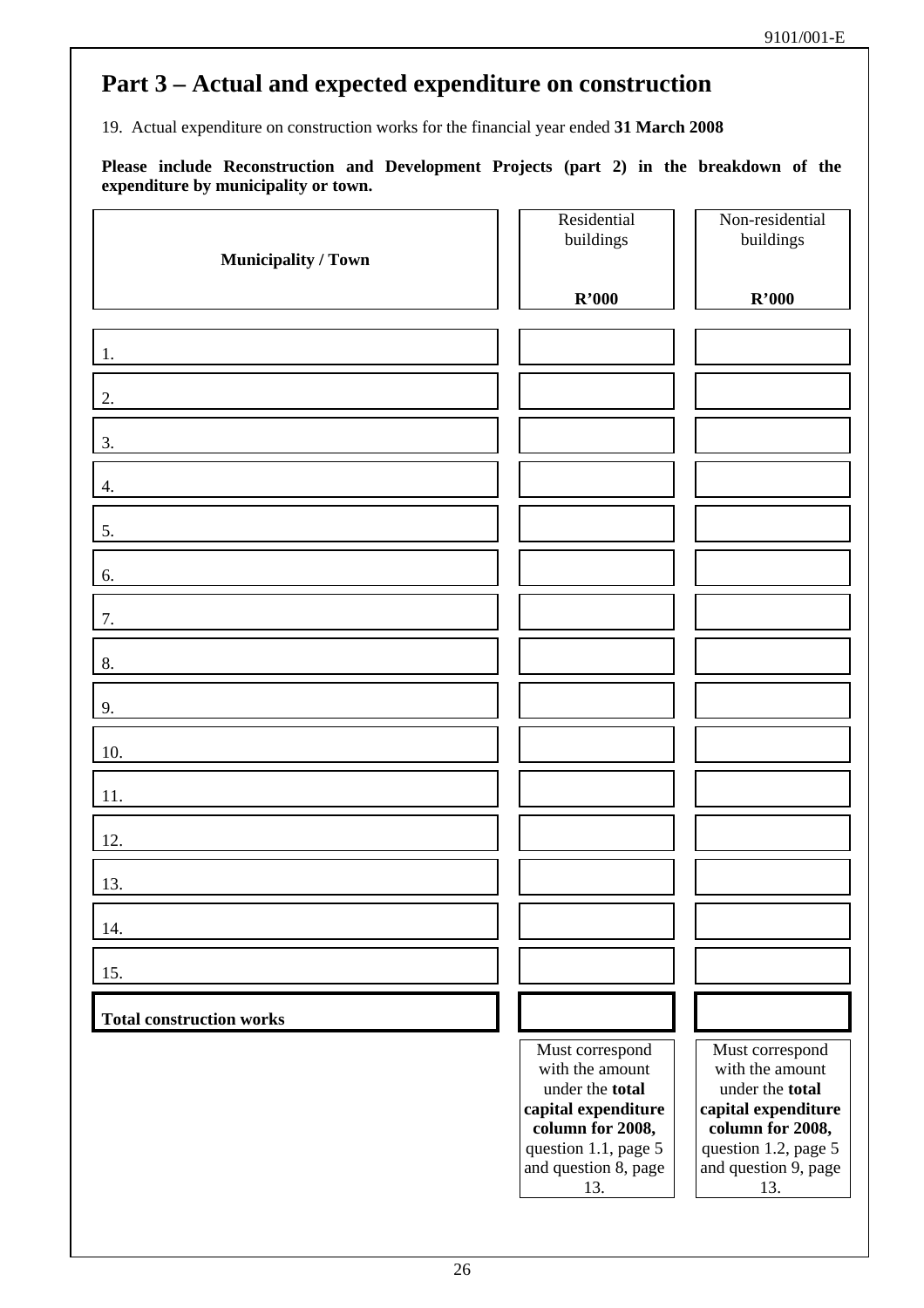|                                                                                                     | works by municipality or town (concluded)                                                           |                                                                                                            |                                                                                                     |                                                                                                     |
|-----------------------------------------------------------------------------------------------------|-----------------------------------------------------------------------------------------------------|------------------------------------------------------------------------------------------------------------|-----------------------------------------------------------------------------------------------------|-----------------------------------------------------------------------------------------------------|
| Roads, streets<br>and bridges                                                                       | Water schemes<br>and other water<br>works                                                           | Sewerage and<br>sanitation                                                                                 | Electricity<br>supply                                                                               | Other<br>construction<br>works                                                                      |
| R'000                                                                                               | R'000                                                                                               | R'000                                                                                                      | R'000                                                                                               | R'000                                                                                               |
|                                                                                                     |                                                                                                     |                                                                                                            |                                                                                                     |                                                                                                     |
|                                                                                                     |                                                                                                     |                                                                                                            |                                                                                                     |                                                                                                     |
|                                                                                                     |                                                                                                     |                                                                                                            |                                                                                                     |                                                                                                     |
|                                                                                                     |                                                                                                     |                                                                                                            |                                                                                                     |                                                                                                     |
|                                                                                                     |                                                                                                     |                                                                                                            |                                                                                                     |                                                                                                     |
|                                                                                                     |                                                                                                     |                                                                                                            |                                                                                                     |                                                                                                     |
|                                                                                                     |                                                                                                     |                                                                                                            |                                                                                                     |                                                                                                     |
|                                                                                                     |                                                                                                     |                                                                                                            |                                                                                                     |                                                                                                     |
|                                                                                                     |                                                                                                     |                                                                                                            |                                                                                                     |                                                                                                     |
|                                                                                                     |                                                                                                     |                                                                                                            |                                                                                                     |                                                                                                     |
|                                                                                                     |                                                                                                     |                                                                                                            |                                                                                                     |                                                                                                     |
| Must correspond<br>with the amount<br>under the total<br>capital<br>expenditure<br>column for 2008, | Must correspond<br>with the amount<br>under the total<br>capital<br>expenditure<br>column for 2008, | Must correspond<br>with the amount<br>under the <b>total</b><br>capital<br>expenditure<br>column for 2008, | Must correspond<br>with the amount<br>under the total<br>capital<br>expenditure<br>column for 2008, | Must correspond<br>with the amount<br>under the total<br>capital<br>expenditure<br>column for 2008, |
| question 1.3, page<br>7 and question 10,<br>page 13.                                                | question 1.5, page<br>7 and question<br>11, page 15.                                                | question 1.6, page<br>9 and question 12,<br>page 15.                                                       | question 1.7, page<br>9 and question 13,<br>page 15.                                                | question 1.8, page<br>9 and question 14,<br>page 17.                                                |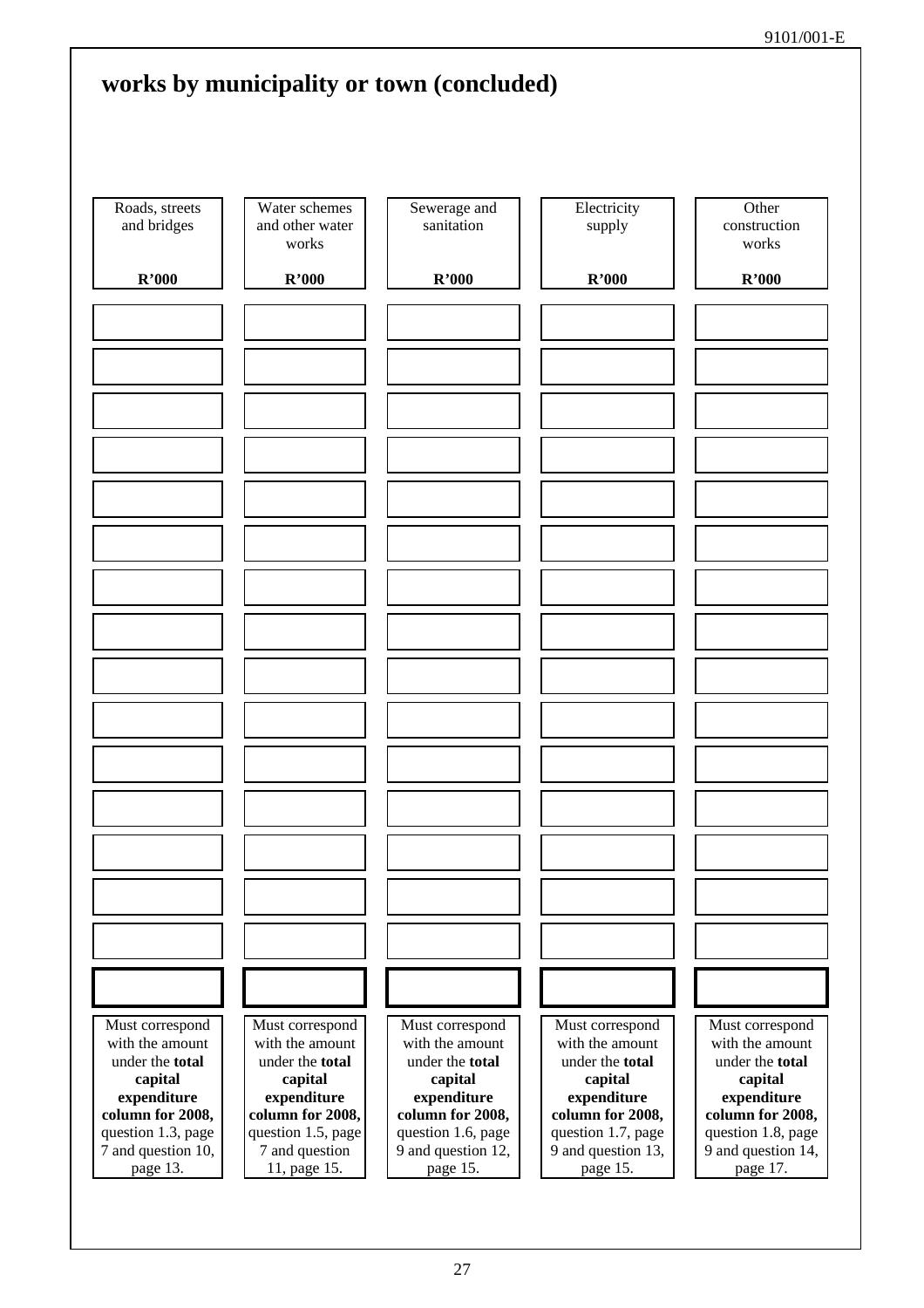## **Part 4 – Source of finance for capital expenditure and new construction work**

### *Note*

• Furnish the amounts for the financing of capital expenditure as shown in part 1 and part 2, against the relevant source.

![](_page_27_Figure_4.jpeg)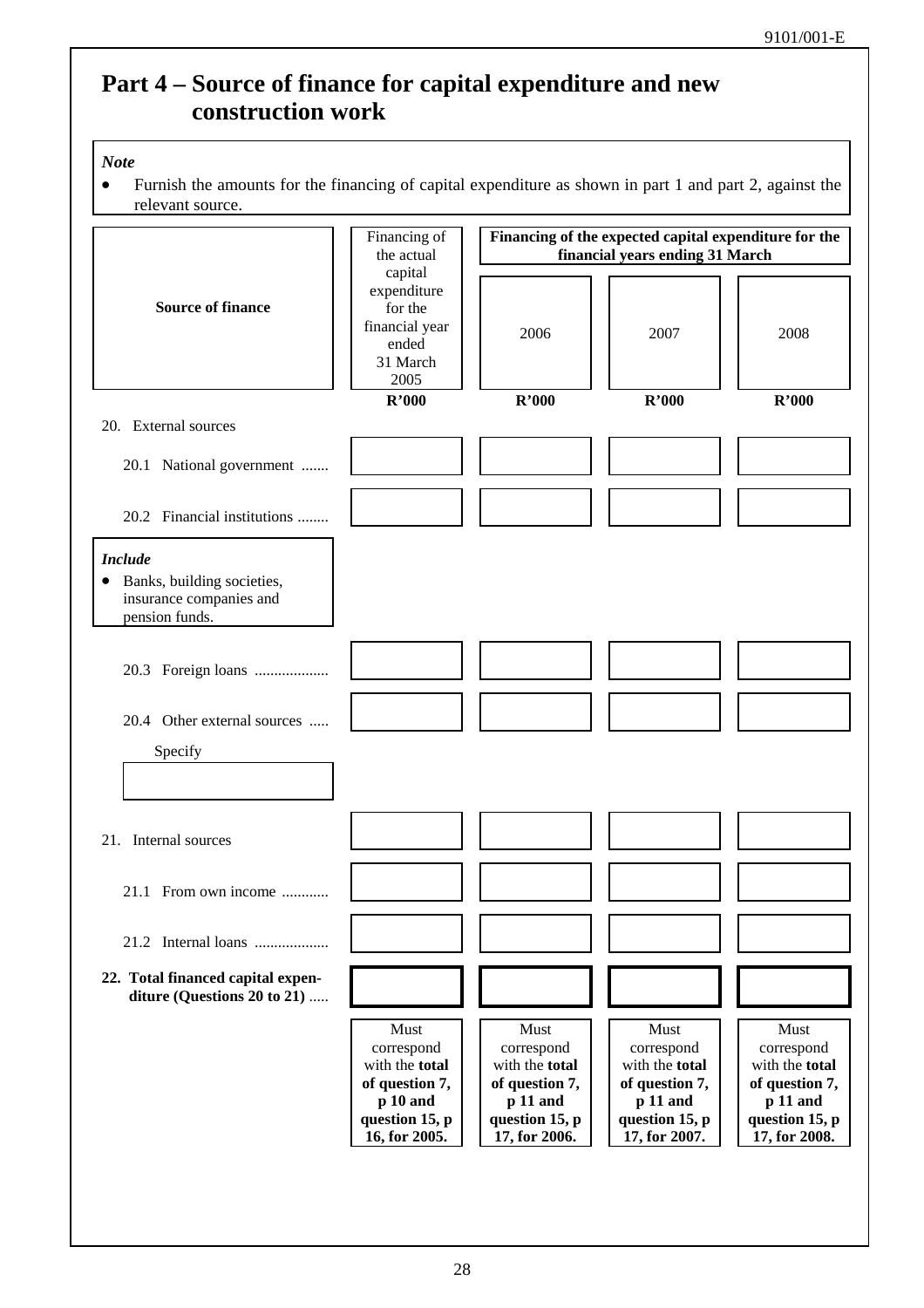## **Part 5 – Comments**

### 23. To minimise queries from Stats SA regarding the data provided, please provide comments on:

- Any substantial increases or decreases (deviations) from your previous completed questionnaire.
- Any information you have supplied on this questionnaire.
- Changes in this institution (e.g. amalgamations).
- Any unusual circumstances affecting the data provided: and
- Any other difficulties with the completion of the questionnaire.

### 24. Please provide an estimate of the time taken to complete this questionnaire.

| hours        | minutes |
|--------------|---------|
| hours        | minutes |
| <i>hours</i> | minutes |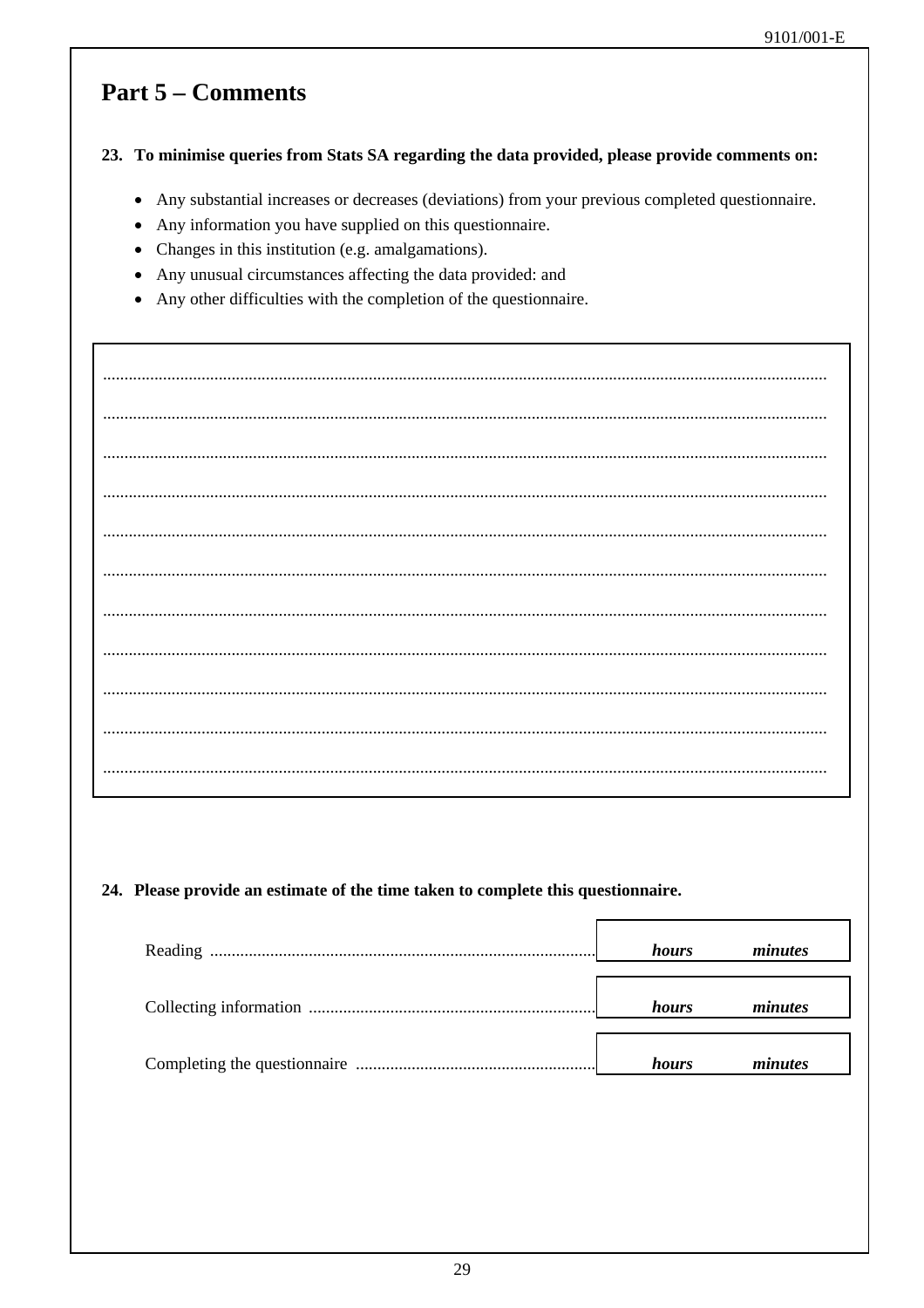### **25. Please indicate your preferred way of reporting information to Stats SA.**

![](_page_29_Figure_2.jpeg)